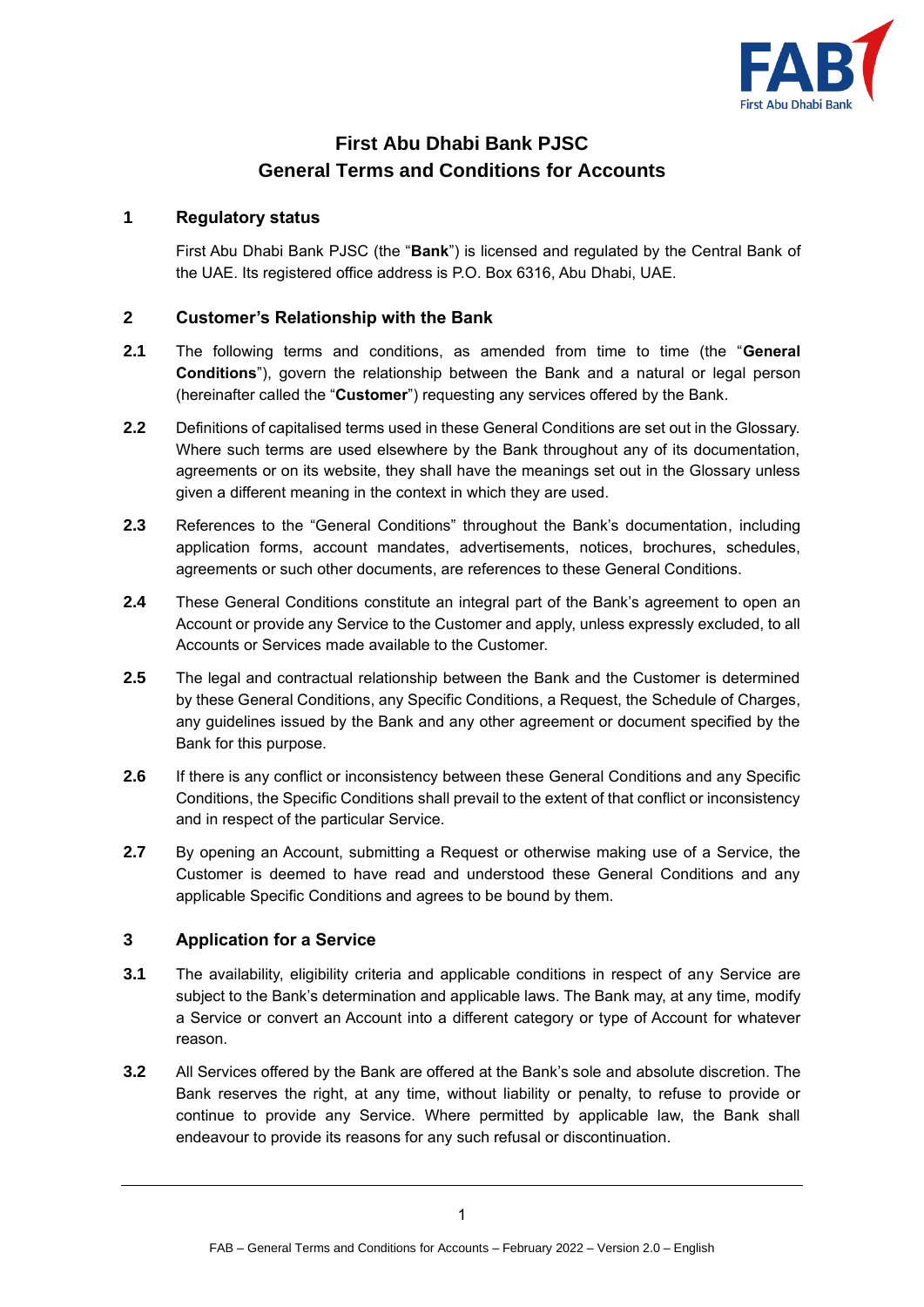

**3.3** Any Service made available to the Customer is personal to the Customer. The Customer must immediately notify the Bank if it is not the ultimate beneficiary (being the person that stands to gain the commercial or economic benefit and/or bears the commercial or economic risk) of, or the ultimate originator of any instruction relating to, any Service, even if such circumstances are only the case for a one-off transaction.

### **4 Representations and Warranties**

- **4.1** By opening an Account, submitting a Request or otherwise making use of a Service, the Customer represents and warrants to the Bank that:
	- (a) the Customer (if a legal person) is duly organised and in good standing in every jurisdiction in which it is required to be;
	- (b) the obligations assumed by the Customer pursuant to these General Conditions and any Specific Conditions are the Customer's legal, valid and binding obligations and the performance of those obligations and the provision of any Services does not violate or breach any applicable law, contract or other requirement to which the Customer is subject;
	- (c) the Customer has obtained any consent, authorisation or instruction required in connection with these General Conditions and any Specific Conditions;
	- (d) all information furnished to the Bank by the Customer or on the Customer's behalf is, as of the date that information is provided, true, accurate and complete in every material respect;
	- (e) the Customer is not the subject of any economic, financial or trade sanction or embargo administered or enforced by any relevant authority, or located, incorporated, organised, existing or resident in a country or territory that is the subject of any economic, financial or trade sanction or embargo;
	- (f) the Customer is not bankrupt, insolvent or otherwise experiencing financial difficulties;
	- (g) the Customer has carefully reviewed and understands all information (if any) provided by the Bank as well as the terms, conditions and risks associated with any Service provided by the Bank;
	- (h) the Customer is not relying on any representation, statement or other information provided by the Bank as legal, regulatory, tax or accounting advice, and the Customer has been advised by the Bank to obtain (and has obtained), where appropriate, independent legal, regulatory, tax and accounting advice; and
	- (i) in all the Customer's dealings with the Bank, the Customer is acting as principal and not as agent on behalf of any third party.
- **4.2** Each of the representations and warranties set out above are deemed to be repeated on each day throughout the period the Bank provides a Service to the Customer.
- **4.3** If any representation and warranty set out above is or becomes untrue at any time, the Customer must notify the Bank immediately.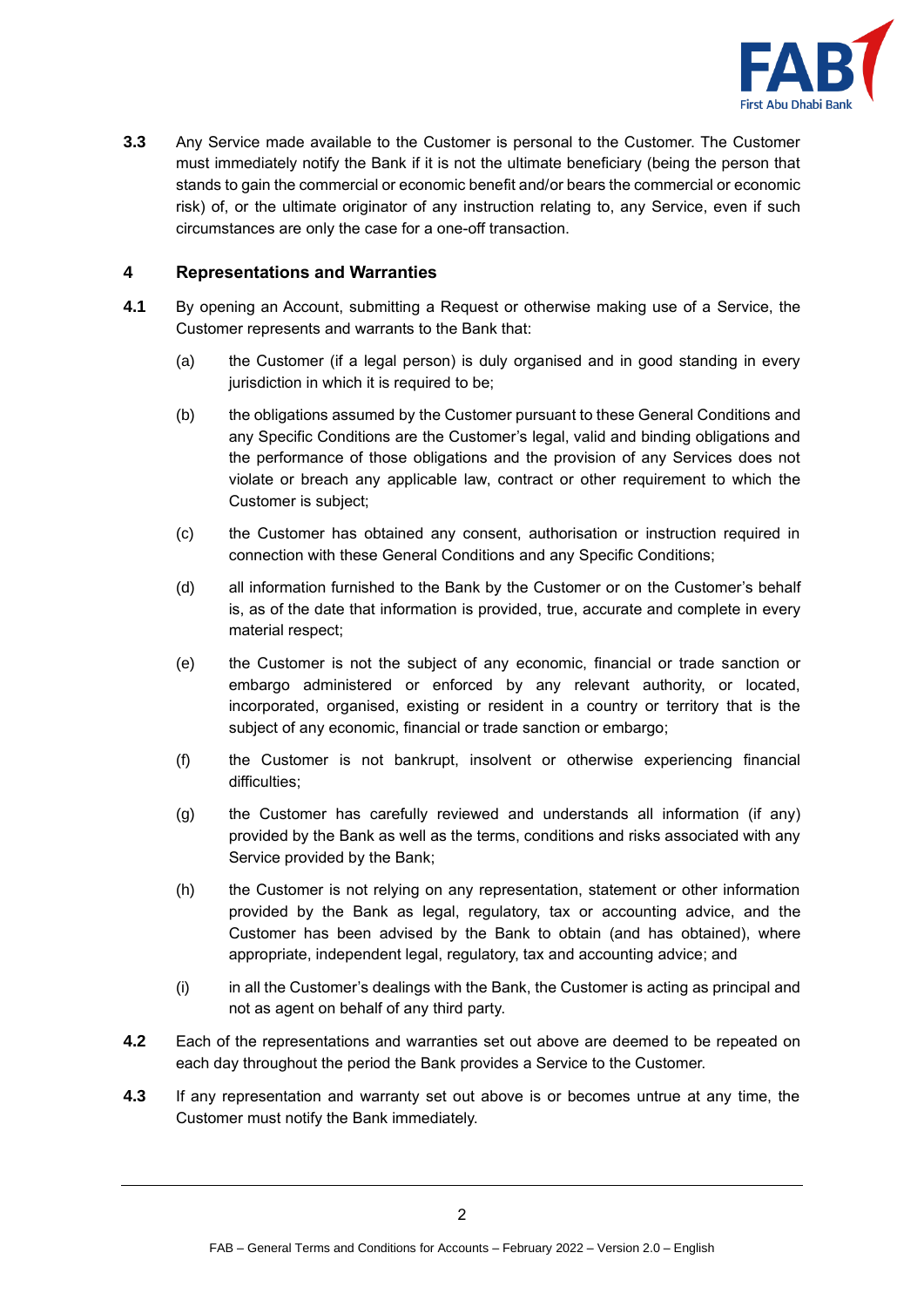

# **5 General Account Conditions**

- **5.1** One or more Accounts may be opened by the Customer, subject to these General Conditions and any applicable Specific Conditions. Furthermore, the Bank may require that a specific Account is opened by the Customer in order to make available a particular Service. Subject to the Bank's right to combine and consolidate Accounts, each Account may be subject to different eligibility criteria and conditions. As a result, the Customer may be required to meet certain obligations (such as minimum balance requirements or margin calls) on one Account despite the availability of a credit balance on another Account.
- **5.2** The Customer shall submit to the Bank all forms, documents and evidence relating to the opening of an Account that the Bank may require, in form and substance satisfactory to the Bank. If the Bank refuses to open an Account and where permitted by applicable law, the Bank shall endeavour to provide its reasons for any such refusal.
- **5.3** The Customer must inform the Bank of any change in the information provided by the Customer at the time of opening an Account or any other customer identification or due diligence documentation previously delivered to the Bank, including (without limitation) any changes to the Customer's name, identification documents, address, telephone numbers, constitutional documents, shareholding structure, beneficial ownership and the powers of any Authorised Signatories. The Customer must provide the Bank with any additional forms, documents and other evidence relating to such changes as the Bank may request, in form and substance satisfactory to the Bank. Any changes shall only be effective when actually received and accepted by the Bank.
- **5.4** The Customer must promptly inform the Bank if:
	- (a) the Customer becomes unemployed or loses the primary source of the Customer's income; and
	- (b) the Customer has lost or will shortly lose residency status in the UAE.
- **5.5** The Bank may require the Customer to maintain a minimum balance in any Account as may be determined by the Bank and notified to the Customer from time to time. The amount of, and method of calculation of, such minimum balance shall be determined by the Bank and may vary depending on the type of Account. The Bank may impose a fee or otherwise decline to process any instruction if the Customer does not meet such minimum balance requirement.
- **5.6** The Bank reserves the right, and the Customer authorises the Bank, to debit any Account (and in case of insufficient balance, to overdraw the Account) in case the Bank credits any funds to an Account of the Customer due to computer system error, technical error or malfunction, human error, clearing system error, fraud by the Customer or a third party or any other reason, in each case without any liability.
- **5.7** The Bank may allocate an identification number to the Customer and/or an Account number to an Account of the Customer. Such identification numbers remain the property of the Bank and the Bank shall have the right to modify or change such numbers at any time.

# **6 Dormant Accounts**

**6.1** The Bank is entitled to consider a Customer's Account as dormant if no debit or credit transactions (other than those initiated by the Bank) have been initiated on such Account for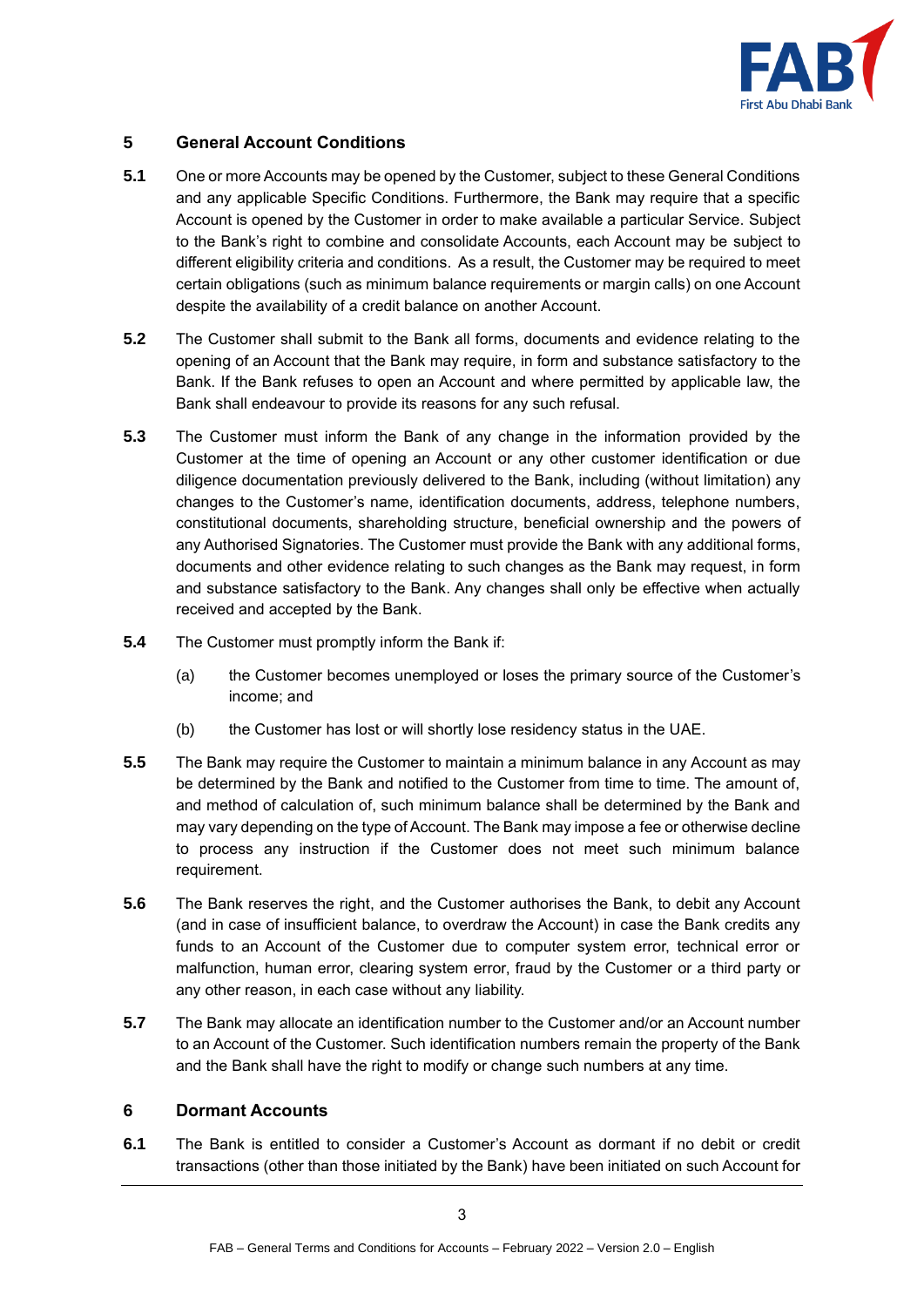

a period specified by the Bank from time to time and/or where the Customer's Account meets the conditions for dormancy in accordance with applicable law. The Bank will notify the Customer of its decision to consider an Account as dormant.

- **6.2** If no response is received from the Customer, the Bank may be obliged to inform the competent authorities, including the Central Bank of the UAE, of its decision to consider the Account as dormant.
- **6.3** If an Account is designated as a dormant Account, the Bank may be obliged by applicable law to change the correspondence address in respect of that Account and notwithstanding any term to the contrary in any Specific Conditions applicable to that Account, stop any account statements in respect of such dormant Account.
- **6.4** In certain circumstances, the Bank may be obliged to transfer amounts standing to the credit of a dormant Account or other unclaimed balances to a dormant account ledger maintained by the Bank or the Central Bank of the UAE. In such circumstances, transferred amounts and balances will not generate interest payments by the Bank or the Central Bank of the UAE. The Central Bank of the UAE assumes no responsibility to the Customer as a result of such transfer (including in relation to any claims for interest, returns or profits).
- **6.5** The Customer may re-activate a dormant Account by submitting a Request to the Bank.
- **6.6** Until the re-activation of a dormant Account, no transactions on that Account will be processed, other than credit transactions. If a dormant Account is transferred to the Central Bank of the UAE, the Bank may not process any transactions on that Account.

#### <span id="page-3-0"></span>**7 Joint Account**

- **7.1** A Joint Account is an Account that is opened in the name of two or more natural persons or two or more legal persons.
- **7.2** The operation of a Joint Account shall be subject to the relevant Account mandate applicable to that Joint Account. Unless expressly agreed otherwise in the relevant Account mandate, the opening and operation of the Joint Account shall require the signature of each Account holder or an Authorised Signatory of such Account holder.
- **7.3** Each Account holder of a Joint Account shall be jointly and severally liable to the Bank for repayment and satisfaction of all Liabilities owing or incurred under the Joint Account. The liability of any one of the Joint Account holders shall not be discharged or affected in any way by:
	- (a) the invalidity, voidability, or unenforceability of any obligation owed to, or guarantee or security granted in favour of, the Bank in respect of the Joint Account;
	- (b) the release of or making of any other arrangement with any other Joint Account holder or third party; or
	- (c) the amendment or extension of any Liabilities owing or incurred under the Joint Account.
- **7.4** The Bank shall be entitled to apply any credit balance on a Joint Account in satisfaction of any Liabilities due from all or any one of the Joint Account holders.
- **7.5** In the event of the death, loss of legal capacity, dissolution, bankruptcy or insolvency or occurrence of any similar event affecting a Joint Account holder, each other Joint Account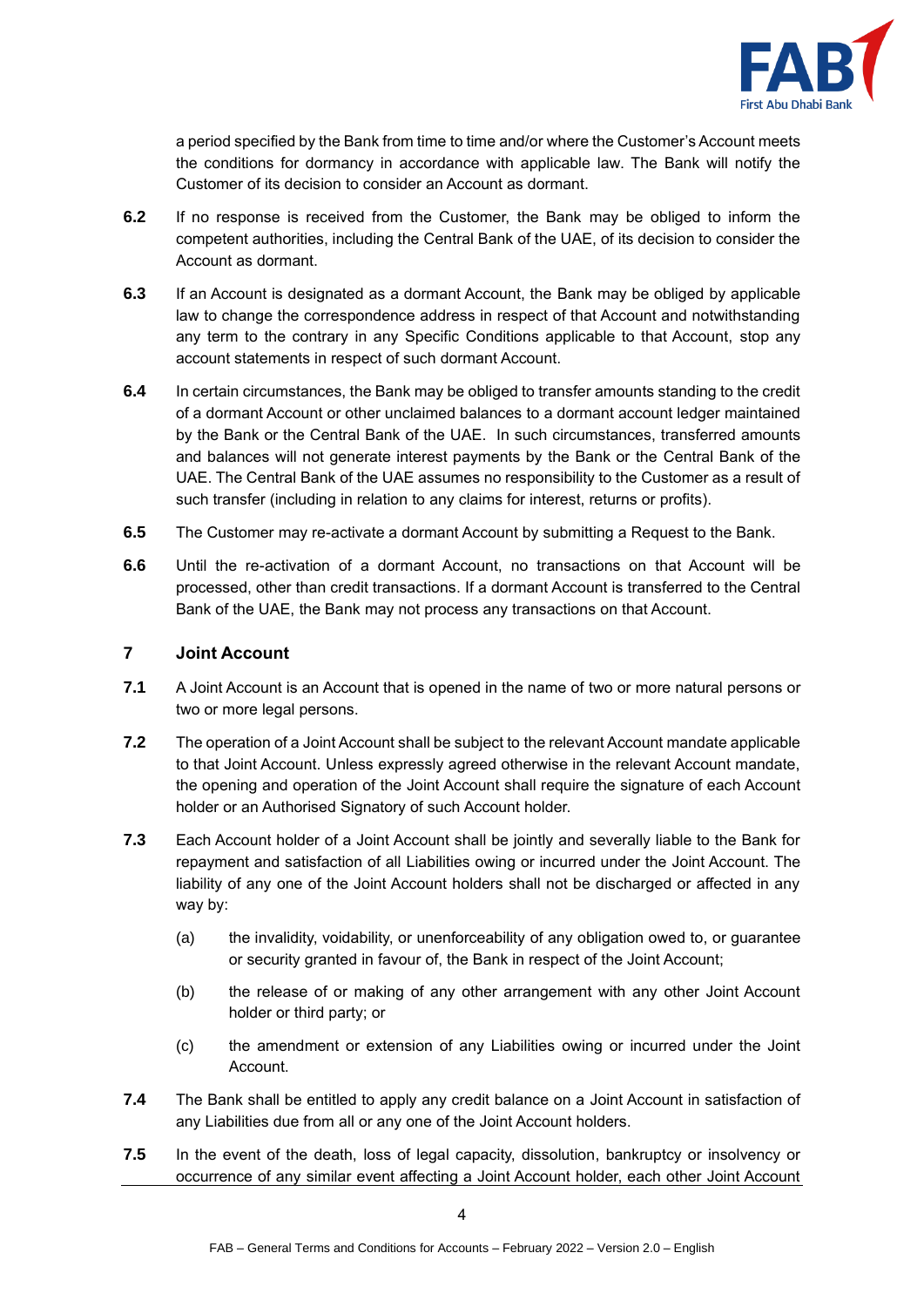

holder shall notify the Bank no later than ten (10) days of the occurrence of such event. Upon receipt of such written notice or the Bank otherwise becoming aware of such event, Clause [31](#page-19-0) (*Death, Loss of Legal Capacity or Insolvency*) shall apply to the Joint Account.

# <span id="page-4-1"></span>**8 Current Account**

- **8.1** A Current Account is a day-to-day transactional cash deposit Account into which cash deposits and from which cash withdrawals are permitted.
- **8.2** Unless expressly specified to the contrary in any Specific Conditions, credit balances on a Current Account shall not bear any interest.
- **8.3** Current Accounts may only be opened and maintained by residents of the UAE. If the Bank has reason to believe that the Customer is not or may no longer be a resident of the UAE, the Bank may freeze or block the Current Account. The Customer may, subject to satisfying any relevant conditions, convert such Current Account to a type of Account that the Bank determines is appropriate in the circumstances. If the Customer does not convert the Current Account within the time period prescribed by the Bank, the Bank may either convert the Current Account into an Account that the Bank considers appropriate or close the Account and transfer any available credit balances to the Customer in any manner that the Bank considers fit.
- **8.4** The Bank may issue a cheque book (at the Customer's expense) in respect of a Current Account. If issued, a cheque book shall be sent by mail or courier to the Customer's address registered with the Bank, at the Customer's absolute responsibility and risk and without liability on the Bank. Upon the request of the Customer, the Bank may make the cheque book available for physical collection by the Customer at a specified branch of the Bank.
- **8.5** In the event of a Current Account being closed, the Customer must immediately return to the Bank all unused cheques in respect of that Current Account.

# <span id="page-4-0"></span>**9 Call Account**

- **9.1** A Call Account is a cash deposit Account into which cash deposits are permitted and from which cash withdrawals are permitted.
- **9.2** Credit balances on a Call Account shall bear interest at the rate and calculated in the manner specified in the applicable Specific Conditions.

# <span id="page-4-2"></span>**10 Savings Account**

- **10.1** A Savings Account is a cash deposit Account into which cash deposits are permitted and from which cash withdrawals are permitted subject to certain conditions.
- **10.2** Credit balances on a Savings Account shall bear interest at the rate and calculated in the manner specified in the applicable Specific Conditions.

# <span id="page-4-3"></span>**11 Term Deposit Account**

**11.1** A Term Deposit Account is a cash deposit Account made for a duration of time that is agreed between the Bank and the Customer.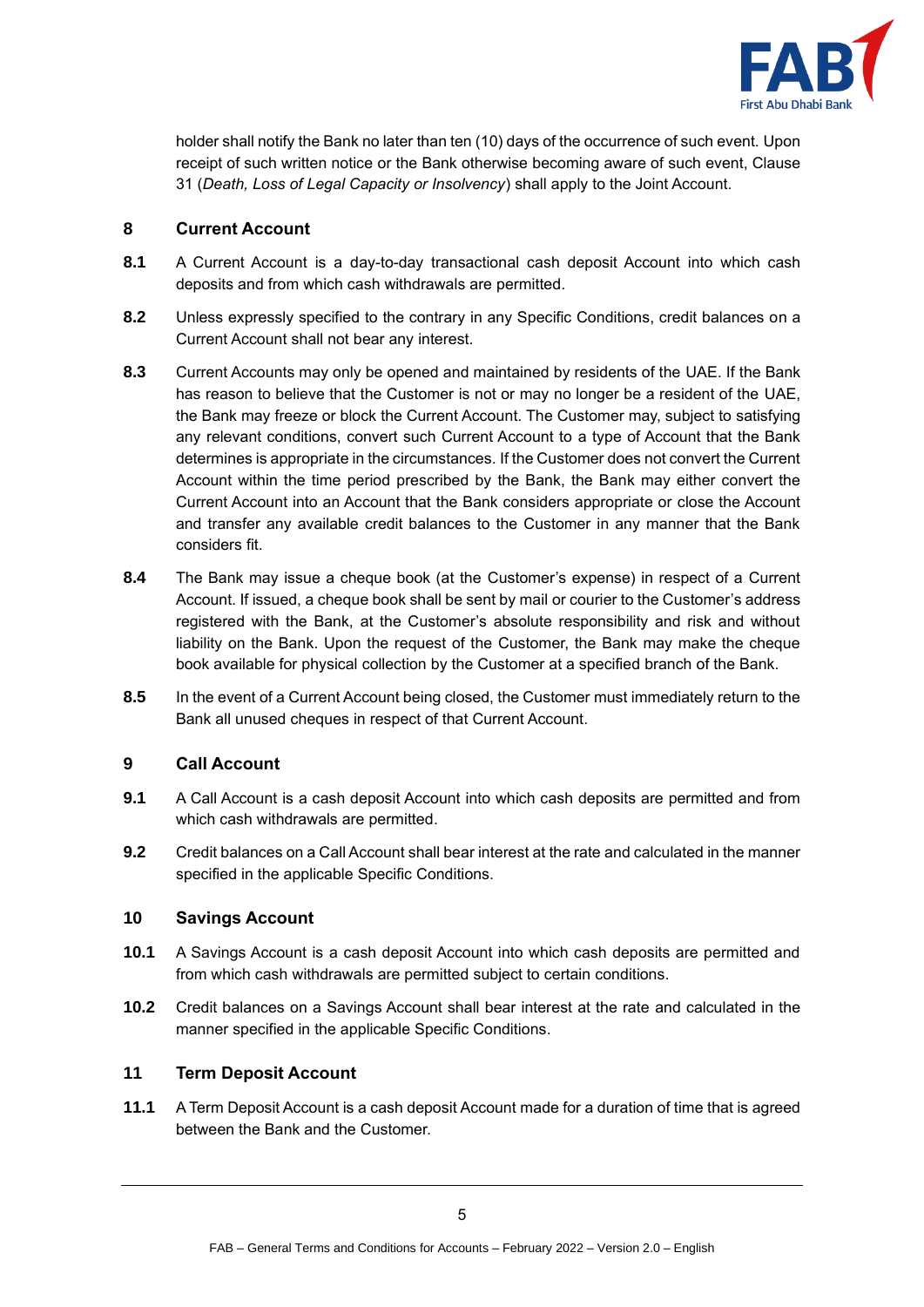

- **11.2** The term deposit in a Term Deposit Account shall bear interest at the rate and be calculated in the manner specified in the applicable Specific Conditions.
- **11.3** Withdrawals of all or any part of a term deposit prior to the agreed maturity date are subject to such conditions as determined by the Bank. The Customer acknowledges and accepts that any early withdrawal of a term deposit may result in the application of lower interest rates and premature withdrawal fees or penalties.

#### **12 Other Accounts**

The Bank may make available other types of Accounts for specific purposes which will be subject to Specific Conditions.

#### **13 Customer's Instructions**

- **13.1** The Bank may act on any instruction (in any format and sent or received via any channel acceptable to the Bank) and is authorised to debit an Account of the Customer if it reasonably believes such instructions have been given by the Customer. The Bank has no obligation to verify the authenticity or validity of any instructions. If the Bank doubts the clarity, authenticity or validity of any instruction, it may delay or refuse to carry out such instruction until confirmed by the Customer. Any instruction that has been verified by a Security Code shall be considered conclusively to have been given by the Customer. If the Customer has reason to believe that any instructions given to the Bank are unauthorised or fraudulent, the Customer must immediately notify the Bank. Unless and until otherwise notified by the Customer, all instructions received by the Bank which comply with these General Conditions shall be deemed to have originated from the Customer, and the Bank shall be entitled to rely on such instructions without any further investigation or enquiry. The Customer acknowledges and agrees that the Bank may not be able to reverse or nullify any transaction executed based on instructions received prior to the Customer notifying the Bank in accordance with this Clause.
- **13.2** The Customer must always ensure the availability of sufficient funds in an Account or other arrangements with the Bank in order to meet any instruction issued by the Customer.
- **13.3** The Bank has no obligation to process or act on an instruction or to accept a cheque or any other similar payment instrument if, in its absolute opinion, acting on such instructions may result in a breach of any applicable law or any economic, financial or trade sanctions or embargo or the Bank's internal policies or procedures.
- **13.4** The Bank shall not be obliged to process any instruction until it has received all such information as it requires from the Customer.
- **13.5** The Customer is responsible for the accuracy of all of the Customer's instructions to the Bank. Neither the Bank nor any of its Delegates shall be liable for any error, omissions, mutilation, interruption or delay occurring in the transmission of such instructions.
- **13.6** All instructions received by the Bank shall be subject to cut-off times and daily limits prescribed by the Bank from time to time.
- **13.7** Once the Customer submits an instruction, the Customer acknowledges that the Bank may not, in certain circumstances, be able to process a request for the cancellation, reversal, stop payment or amendment of any previous instruction. However, if the Customer's request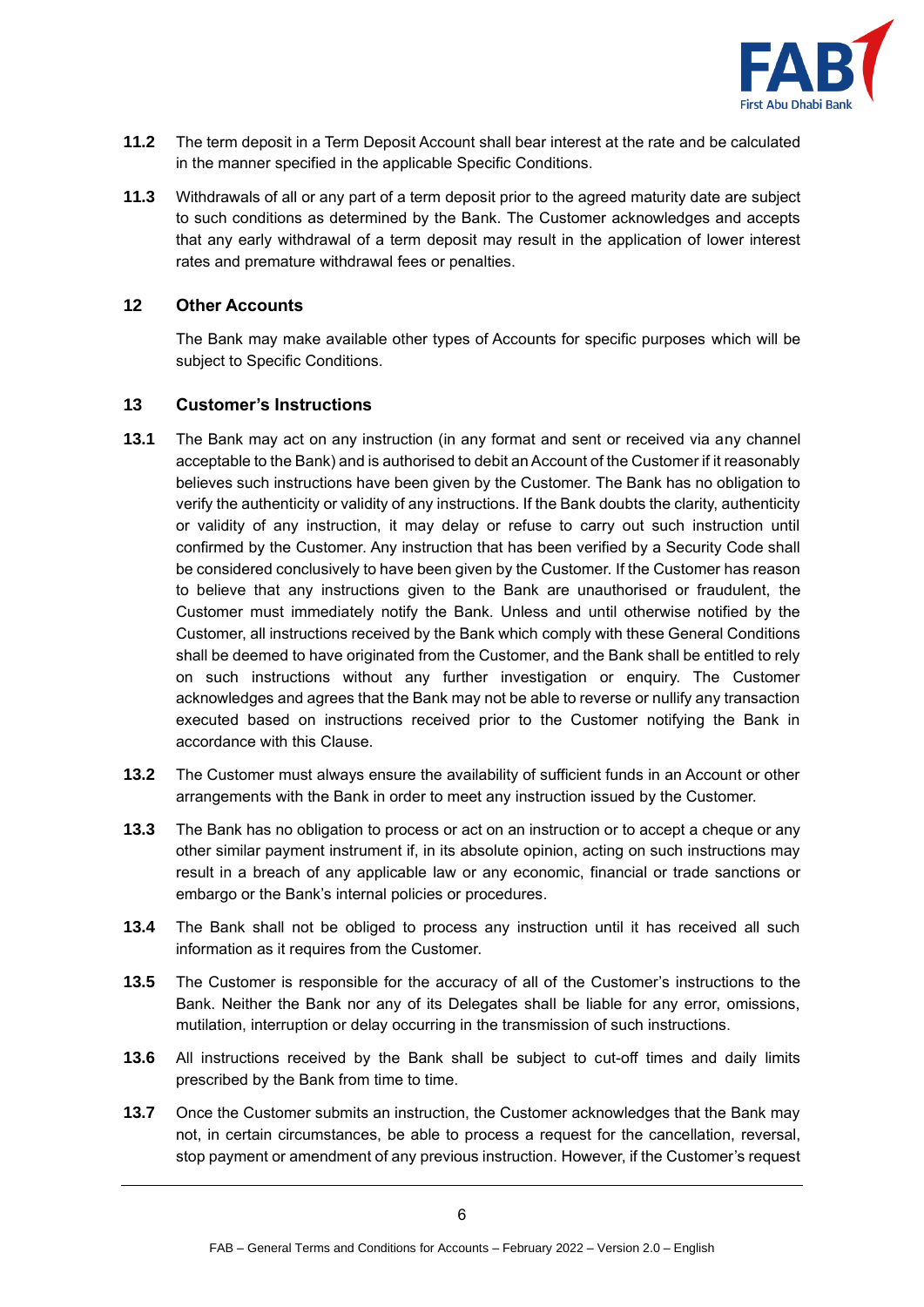

to cancel, reverse, stop payment or amend a previous instruction is received by the Bank in reasonable time and in compliance with applicable law, the Bank's requirements and these General Conditions, the Bank shall use its reasonable endeavours to comply with such request.

# **14 Overdraft**

- **14.1** The Customer shall not overdraw any Account without the Bank's prior written consent.
- **14.2** Notwithstanding the above, the Customer agrees that the Bank shall be entitled to debit the Customer's Account with the amount of any fees, charges, costs or expenses due to the Bank, any cheques, bills of exchange, promissory notes, orders for payment drawn or Debit Card transactions accepted or made by the Customer and to carry out any instructions relating to the Account even if doing so may cause the Account to be overdrawn or any overdraft to be increased.
- **14.3** If the Bank allows any overdraft to occur or an overdraft to be increased, for any reason, the amount overdrawn, together with interest and other charges, will be repayable immediately upon demand by the Bank.
- **14.4** The Bank shall be entitled to charge interest on any overdrawn amount at such rate as the Bank shall from time to time determine and shall be calculated in accordance with the Bank's policy and will be debited from the Account at such intervals as the Bank may determine. Any payment by the Customer into an overdrawn Account shall be applied by the Bank first in settlement of interest and other charges on the overdraft and thereafter towards settlement of the principal amount of the overdraft.
- **14.5** Without prejudice to the generality of the above, the Bank is not obliged to permit an overdraft on the Customer's Account to occur or continue.

# **15 Debit Cards**

- **15.1** The Bank may, upon request by the Customer, issue a Debit Card to the Customer for the purpose of purchasing goods or services either through a retailer, through the internet, by telephone or by any other means with or without the physical presence of the Debit Card, or to effect withdrawals, transfers or direct debits using automated teller machines.
- **15.2** The Bank may also require a Debit Card to be used to facilitate or authenticate the Customer's identity or instruction whether initiated from an automated teller machine, at the Bank's branches, through Electronic Banking Services or otherwise.
- **15.3** If the Debit Card is not activated in the manner or within the period prescribed by the Bank, the Bank may cancel the Debit Card. Any new Debit Card requested by the Customer shall be issued at the expense of the Customer.
- **15.4** The Bank may allow the Customer to use the Debit Card to purchase goods and services by any channel or mode of communication permitted by the Bank, including through the use of the Bank's interactive voice response channel and the internet.
- **15.5** The Customer shall only utilise the Debit Card for transactions which are legally acceptable in the UAE and the country in which the Debit Card is utilised. The Bank reserves the right to reject any transaction which it believes may cause a breach of this Clause.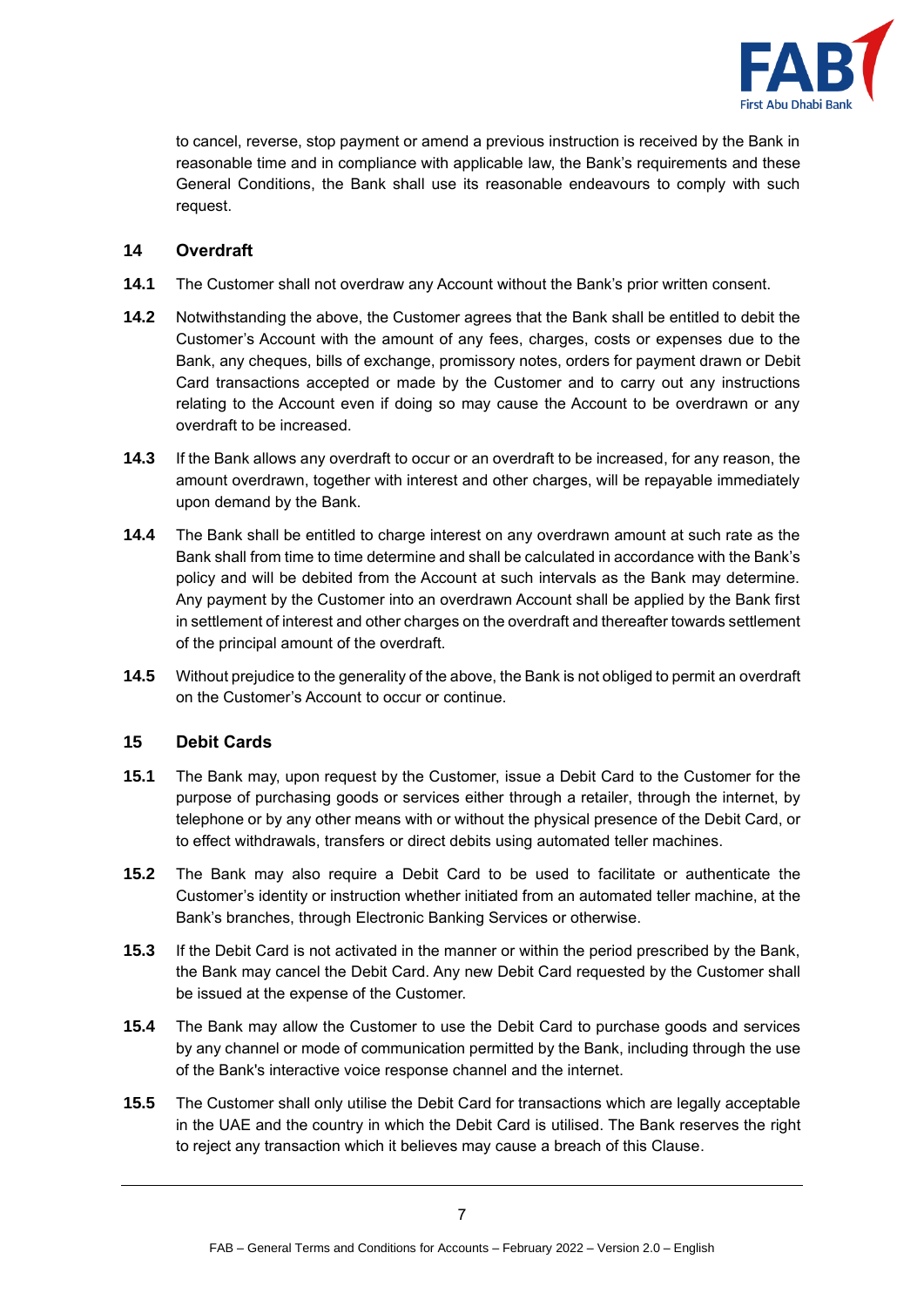

- **15.6** The Customer must ensure the safe and proper custody of the Debit Card. The Customer must take the maximum care to prevent the Debit Card from being lost or stolen. The Customer undertakes not to pass possession of the Debit Card to any other person. The Customer must promptly notify the Bank and the relevant authorities in case a Debit Card is lost or stolen. Unless and until the Bank has received that notification, the Customer shall be responsible for any transaction which has been processed on the Debit Card (unless otherwise provided under applicable law).
- **15.7** The Customer shall keep all Security Codes issued in connection with a Debit Card confidential in accordance with the requirements of Clause [22](#page-13-0) (*Security Codes*).
- **15.8** The Customer shall not utilise a Debit Card in a manner which may permit alteration, fraud or forgery.
- **15.9** The Customer shall pay any and all charges imposed by the Bank for all transactions effected on the Debit Card whether locally or abroad. Any Debit Card transaction made in a currency other than dirhams will be converted into dirhams by the Bank at the Bank's exchange rate prevailing at the time the relevant foreign currency transaction is debited from the Debit Card.
- **15.10** The Bank is entitled to debit the Account of the Customer with the total amount plus any fees and charges (where applicable) with respect to any cash withdrawals, transfers, direct debits and payments for goods and services or any other transactions made using the Debit Card.
- **15.11** A supplementary Debit Card may be issued in the name of a person nominated by the Customer and approved by the Bank. All supplementary Debit Cards shall be treated in the same manner as a Debit Card issued in the name of the Customer and all transactions effected on any supplementary Debit Card issued by the Bank shall be the sole responsibility of the Customer and shall be subject to these General Conditions and any applicable Specific Conditions.
- **15.12** All Debit Card transactions will be subject to maximum daily restrictions on the number of transactions conducted on a Debit Card as well as the value of such transactions (whether individually or in aggregate) and any other conditions as the Bank may deem appropriate.
- **15.13** The Debit Card shall remain the property of the Bank at all times and the Bank may cancel or suspend usage of the Debit Card or request the Debit Card to be returned to the Bank. If the Debit Card is cancelled, expired, replaced or all the Customer's Accounts with the Bank are closed for any reason, the Customer shall promptly return the Debit Card to the Bank or destroy it.
- **15.14** Notwithstanding the cancellation, suspension, expiry, replacement or return of the Debit Card, the Customer shall remain liable for any Liabilities incurred in respect of the Debit Card prior to the date of such cancellation, suspension, expiry, replacement or return.

#### **16 Cheque Issuance**

**16.1** The Customer must ensure the safe and proper custody of cheque books at all times. The Customer must promptly notify the Bank and the relevant authorities in case a cheque book or any cheque is lost or stolen. Unless and until the Bank has received such notification, the Customer shall be responsible for any cheque drawn on the Customer's Current Account.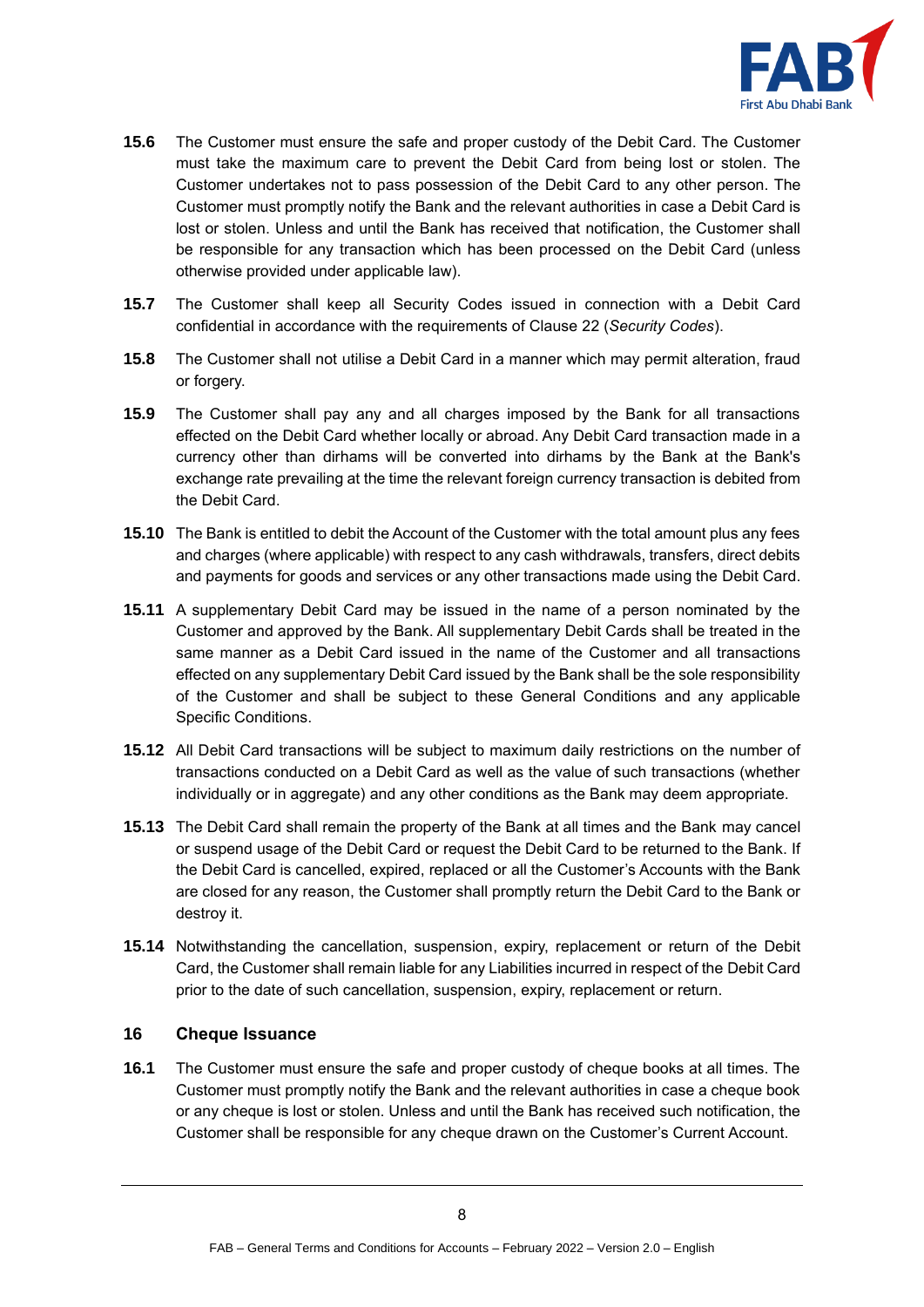

- **16.2** The Customer shall not write cheques in a manner which allows such cheque to be easily altered or forged.
- **16.3** The Bank is entitled to debit the Customer's Current Account with the amount of any cheques written by the Customer. Digital images or electronic representations of cheques may be made or captured and used by financial institutions, including the Bank, involved in the exchange and clearance of cheques in the UAE. As such, original cheques may be destroyed and will not be returned to the Customer. The Bank is entitled to act on any such image or representation for all purposes as if it were an original cheque.
- **16.4** The Customer is obliged to ensure that the total amount of cheques that the Customer has written on the Customer's Current Account do not, at any time, exceed the credit balance available in such Current Account. The Bank is entitled (but not obliged) to refuse to honour any cheques drawn against an insufficient credit balance on the Customer's Current Account.
- **16.5** The Bank shall be entitled to impose charges on cheques which are returned unpaid. If cheques are returned due to insufficient funds in the Customer's Current Account, the Bank may close the relevant Current Account, collect from the Customer any unused cheques and report the name of the Customer and returned cheque details to the Central Bank of the UAE, the Etihad Credit Bureau or any other competent authority without any notice to the Customer or any liability on the Bank.
- **16.6** The Customer agrees that any instructions to stop payment of any cheque shall only be accepted in accordance with applicable law and the Bank's policy. In accordance with applicable law, the Bank will not accept a stop payment of any cheque other than where such cheque has been lost, stolen or upon the bankruptcy of the bearer. The Customer accepts that the Bank has no liability if it fails to comply with the Customer's instructions or for any consequences and cost, including, without limitation, legal fees and penalties, which may arise out of the Bank's compliance with such instructions.
- **16.7** The Bank reserves the right to refuse to honour any cheque which does not meet the requirements of the Bank, the Central Bank of the UAE or any applicable laws or for any other reason permitted by applicable law.
- **16.8** The Bank may, but is not obliged to, honour any cheque presented more than six (6) months after the date of its issue.

# **17 Cheque and Other Instruments for Collection**

- **17.1** The Bank may accept cheques or other similar payment instruments for deposit to the Customer's Account if such cheques or payment instruments are made out in the Customer's favour or otherwise endorsed to the Customer's order. In receiving cheques or other similar payment instruments for collection, the Bank (together with any Delegate) acts merely as the Customer's collecting agent and assumes no responsibility for the realisation of such cheques or instruments. In the event of non-acceptance or non-settlement of an instrument, the Bank shall notify the Customer of such non-acceptance or non-settlement of the instrument. The Bank shall be under no obligation to notify or take any action against any other party.
- **17.2** The Customer agrees that the proceeds of any cheques or other payment instruments shall not be available for withdrawal until actually received and cleared by the Bank. Without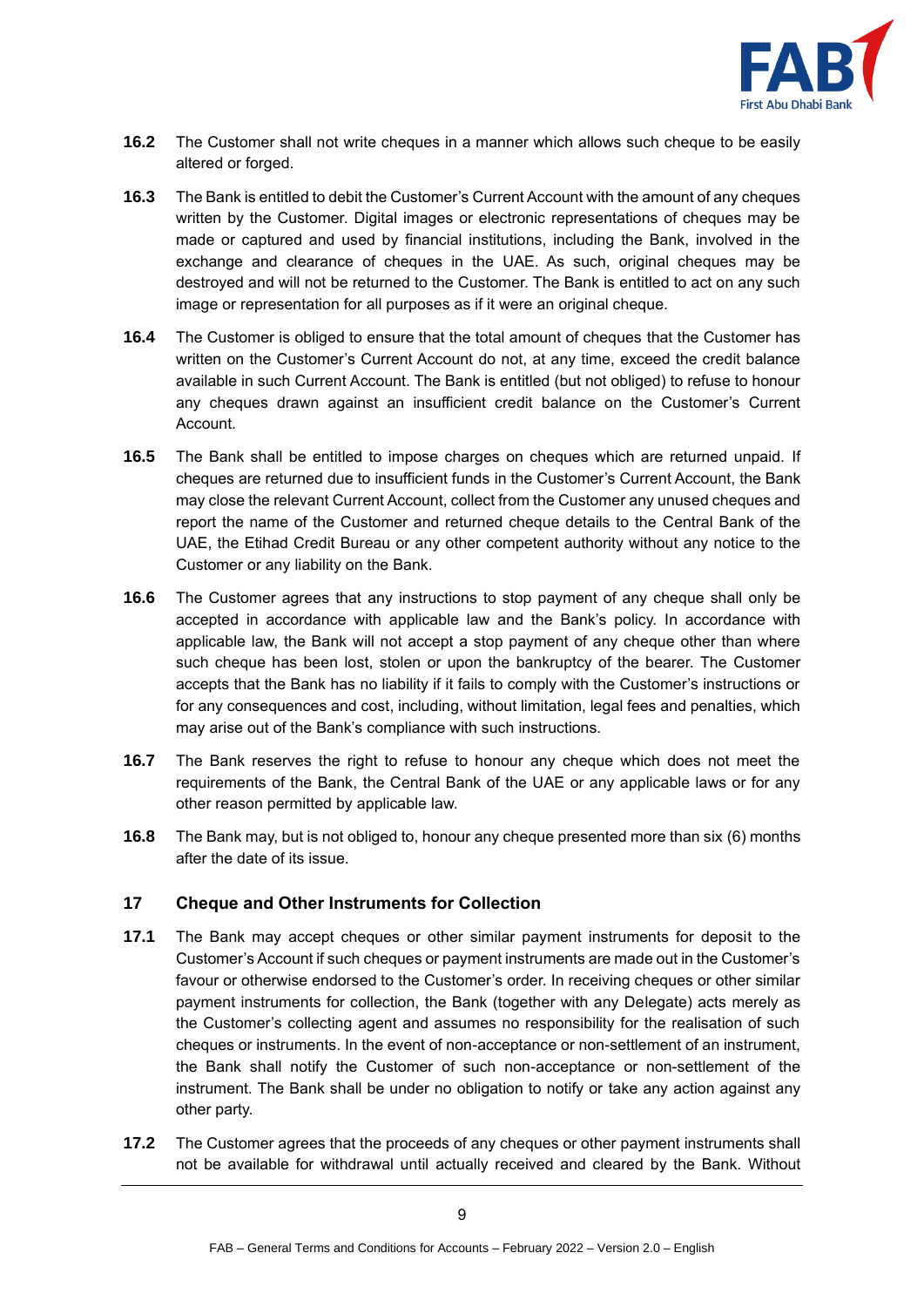

prejudice and in addition to any of the Bank's rights under applicable law, if the payment of the amount of any cheque or other similar payment instrument drawn in favour of the Customer is not received by the Bank, such amount, if previously credited to the Customer's Account may, without further notice to the Customer, be debited from the Customer's Account (whether or not the cheque itself can be returned) and/or the Customer shall promptly repay such amount within three (3) days of the Bank's demand.

- **17.3** All cheques or other similar payment instruments deposited for collection are accepted by the Bank on the condition that the Customer assumes full responsibility for the genuineness, validity and correctness of the endorsements and signatures appearing thereon. The Bank's service as collection agent is provided at the Customer's risk and the Bank shall not be liable for the delay or loss in transit of the cheque or other similar payment instrument.
- **17.4** If the Bank determines that a cheque or other similar payment instrument that has been accepted by the Bank for deposit to the Customer's Account was fraudulent, the Bank reserves the right and the Customer authorises the Bank to debit the Customer's Account (and in case of an insufficient balance, to overdraw the Customer's Account) for an amount up to and including the value of such cheque or other similar payment instrument, without any liability.

#### **18 Banker's Draft**

- **18.1** The Customer may request that the Bank issue a banker's draft payable to the order of a named beneficiary. The Bank is authorised to debit the Customer's Account with the amount of any banker's draft requested by the Customer.
- **18.2** When issued, a banker's draft must be presented for payment within one (1) year of the date of issue. If a banker's draft is not presented for payment within one (1) year from the date of issue, the Bank shall transfer the amount of the banker's draft to an unclaimed balances account maintained by the Bank and notify the Central Bank of the UAE.
- **18.3** Once issued, a banker's draft may only be cancelled at the Bank's discretion. If the Customer wishes to cancel a banker's draft, the original banker's draft must be returned to the Bank prior to cancellation. The Bank shall be entitled to deduct all amounts owing to the Bank in connection with the cancellation of a banker's draft prior to crediting the balance (if any) of the amount of the banker's draft to the Customer's Account.
- **18.4** The Customer must promptly notify the Bank and the relevant authorities if the Customer becomes aware of a banker's draft being lost or stolen. Unless and until the Bank has received such notification, the Customer shall be responsible for any banker's draft presented to the Bank.

#### **19 Statements**

- **19.1** The Bank shall provide an account statement to the Customer for each Account held with the Bank at such intervals as the Bank may decide.
- **19.2** Unless otherwise requested by the Customer, account statements shall be delivered by electronic mail to the Customer's registered electronic mail address in the Bank's records, by encrypted electronic mail through the Bank's Electronic Banking Services or any other electronic means. It is the Customer's responsibility to set up, maintain and regularly review the security arrangements concerning access to and use of the Customer's electronic mail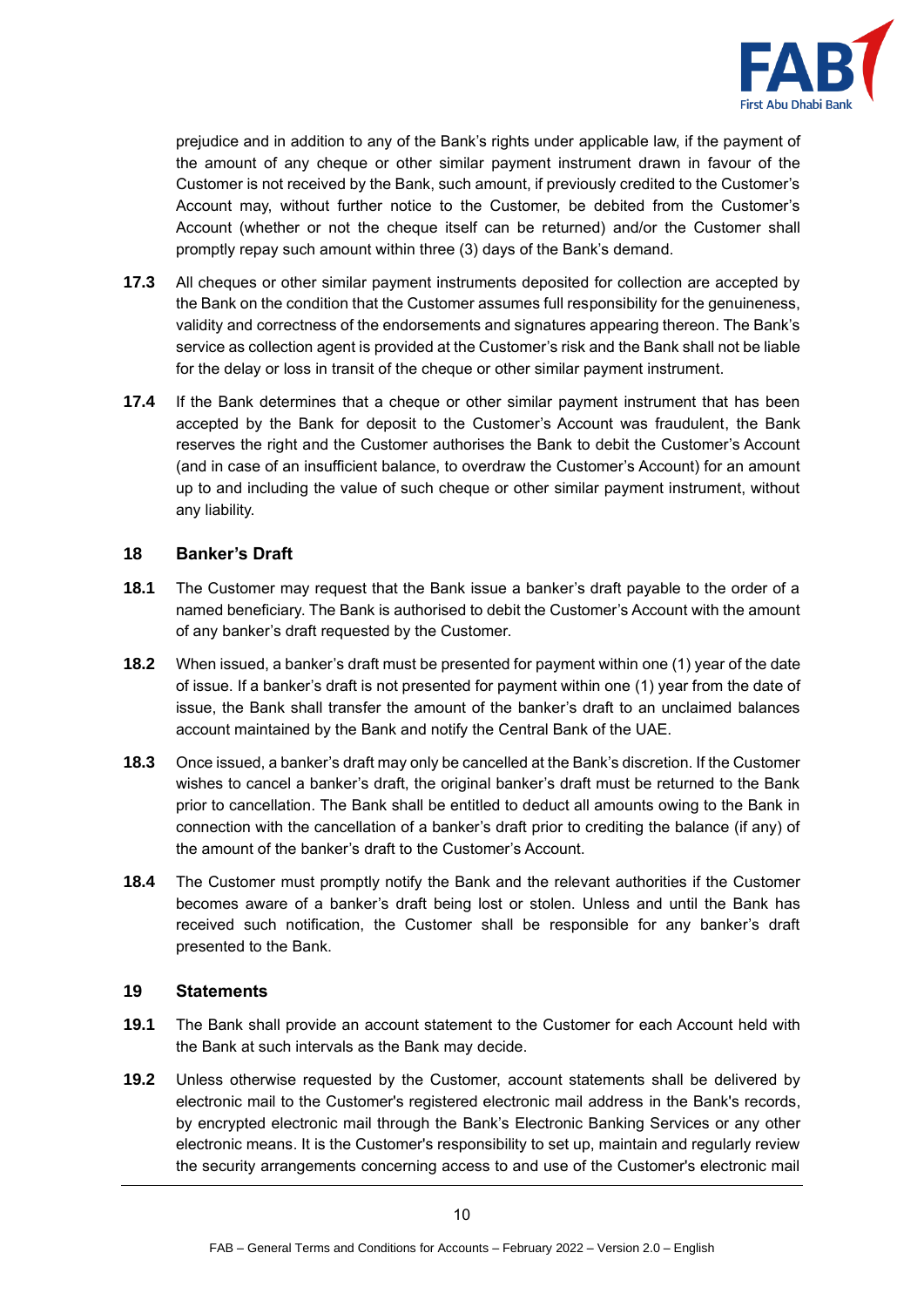

and internet systems. Any account statement delivered electronically will be deemed to constitute an account statement as required by applicable law and shall, for all purposes, satisfy the Bank's obligations to deliver to the Customer an account statement.

- **19.3** In circumstances where the Bank determines it is not reasonably practicable to deliver account statements to the Customer electronically, the Bank may deliver such statements of account in any manner it considers appropriate.
- **19.4** It is the Customer's responsibility to review each account statement (and acknowledge receipt where required by the Bank to do so) and notify the Bank of any discrepancy within thirty (30) Business Days of receiving it, failing which the account statement shall be deemed to be correct (subject to the Bank's right to rectify any error) and accepted by the Customer. The Customer may not thereafter raise any objections to the account statement and the account statements maintained by the Bank as to the status of the Customer's Accounts shall be conclusive and binding on the Customer.
- **19.5** The Bank shall be entitled to rectify any error in any account statement.
- **19.6** It is the Customer's responsibility to notify the Bank if the Customer does not receive an account statement or is otherwise unable to access an account statement within thirty (30) days of the date on which the account statement should have been received or made available to the Customer. The Bank shall not be liable for the Customer's non-receipt or late receipt of account statements.
- **19.7** The Bank may suspend the delivery of account statements if it has grounds for believing that the Customer is not receiving such account statements.

#### **20 Safe Deposit Box Services**

- **20.1** Provision of the Safe Deposit Box Service is subject to the payment of a deposit and the payment of rental fees or charges, in each case, as specified in the applicable Specific Conditions.
- **20.2** In the sole and absolute discretion of the Bank and subject to availability, the Safe Deposit Box Service shall continue for a period of one (1) year commencing from the date specified in the applicable Specific Conditions.
- **20.3** The Bank assumes no responsibility for the nature, quantity or value of any items placed in any safe deposit box.
- **20.4** The Customer has no right to access a safe deposit box other than on a Business Day and during business hours when the Bank is open to customers for banking transactions. The Bank has the right to inspect and examine the contents of all boxes, bundles or other objects in the presence of the Customer (or the Customer's lawful attorney) prior to lodging such items in any safe deposit box.
- **20.5** The Customer agrees to adhere to the Bank's rules and policies regarding the suitability of items which may be placed in the safe deposit box. In particular and without limiting the generality of the above, the Customer undertakes not to deposit any dangerous or unstable items, explosives, flammable, chemical or poisonous materials or substances, animals or any other prohibited items such as weapons, armaments or drugs.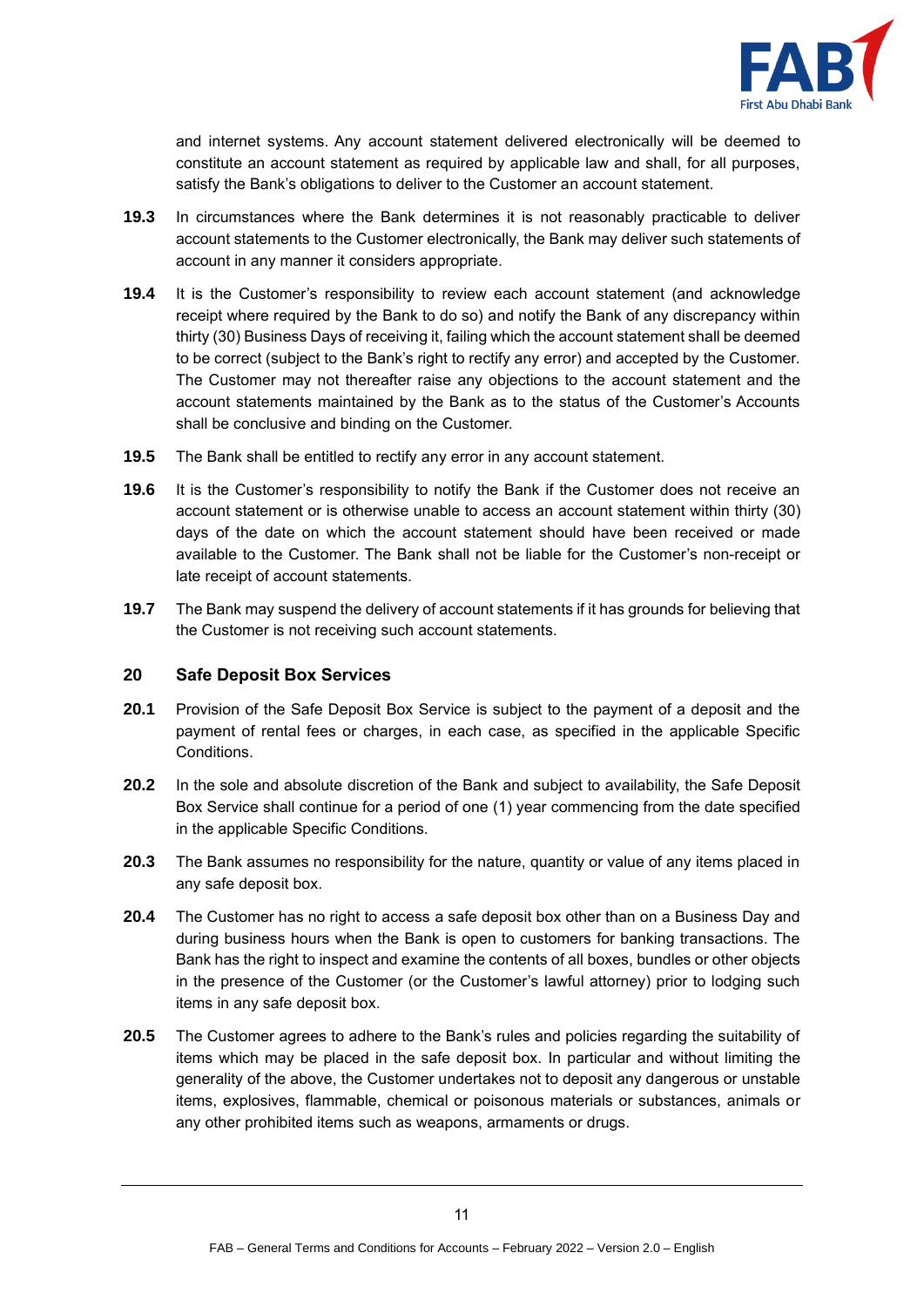

- **20.6** The keys to a safe deposit box shall remain the property of the Bank at all times. The Customer must ensure the safe and proper custody of any keys to a safe deposit box at all times. The Customer must take the maximum care to prevent such keys from being lost or stolen. The Customer must promptly notify the Bank and the relevant authorities in case a key is lost or stolen. Unless and until the Bank has received such notification, the Bank shall not be responsible for the loss or theft of any items in the safe deposit box.
- **20.7** The Customer undertakes not to pass possession of the keys to a safe deposit box to any other person.
- **20.8** Following receipt of a notification from the Customer that the keys to the safe deposit box have been lost or stolen, the Customer (or the Customer's lawful attorney) shall attend at the Bank's premises and authorises the Bank to break the lock to the safe deposit box in the presence of the Customer (or the Customer's lawful attorney). The Customer shall bear the risk and responsibility for any damage caused to the items in the safe deposit box as a result of breaking such lock.
- **20.9** Each of the Bank and the Customer may, by providing the other with no less than ten (10) days' prior notice, terminate the Safe Deposit Box Service.
- **20.10** Unless specified to the contrary in the applicable Specific Conditions, the Customer agrees that:
	- (a) non-payment of any amounts due to the Bank in connection with the Safe Deposit Box Service shall entitle the Bank to treat the Safe Deposit Box Service as terminated and to recover the safe deposit box in accordance with applicable law. If the Bank terminates the Safe Deposit Box Service for non-payment of rental fees, the Bank shall notify the Customer. The Customer shall attend at the Bank's premises on the date specified by the Bank in order to open the safe deposit box, remove all items placed in it and return all keys to the Bank. If the Customer fails to attend at the Bank's premises, the Bank shall be entitled to apply to the court of competent jurisdiction for permission to open the safe deposit box and empty its contents. The Bank shall act in accordance with the instructions of the court;
	- (b) until the payment of any amounts due to the Bank in connection with the Safe Deposit Box Service, the Bank shall have the right to retain the contents of the safe deposit box and a priority claim over the proceeds of any sale of such contents; and
	- (c) if the Customer wishes to terminate the Safe Deposit Box Service, the Customer shall:
		- (i) pay all amounts due to the Bank in connection with the Safe Deposit Box Service; and
		- (ii) remove all items placed in, and return all keys to, the safe deposit box,

in each case, prior to the date of intended termination.

**20.11** The Bank is entitled to recover all its costs in repairing any damage to the safe deposit box or any keys to the safe deposit box from the Customer whether by deducting such amount from the deposit paid in connection with the Safe Deposit Box Service, debiting the Customer's Account or otherwise.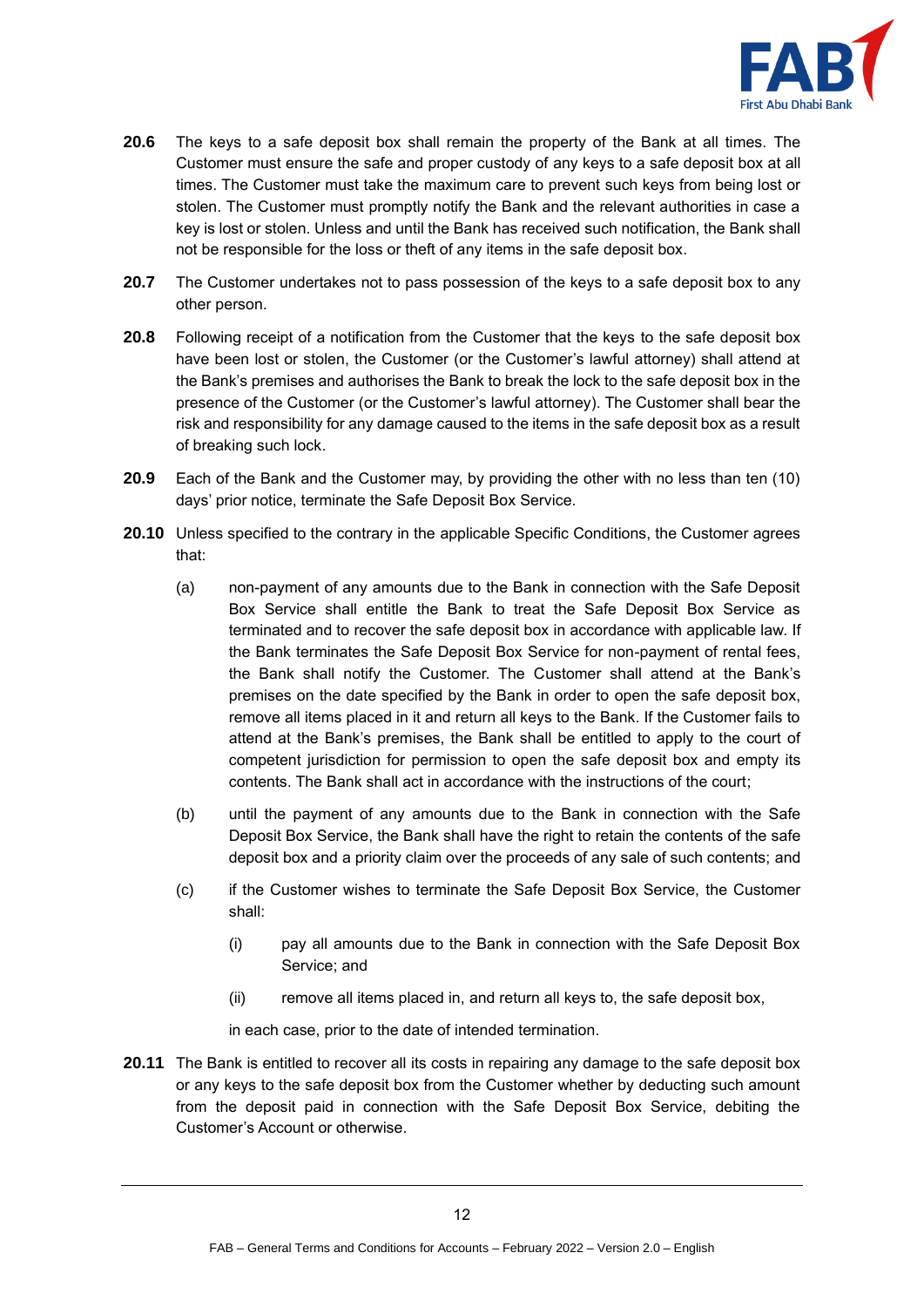

- **20.12** The Bank is entitled to consider a Customer's Safe Deposit Box Service as dormant where charges in respect of such service remain outstanding for a period specified by the Bank from time to time and the Customer's safe deposit box meets the conditions for dormancy in accordance with applicable law. The Bank will notify the Customer of its decision to consider the Safe Deposit Box Service as dormant. If no response is received from the Customer, the Bank may be obliged to inform the competent authorities, including the Central Bank of the UAE and the court of competent jurisdiction, of its decision to consider the Safe Deposit Box Service as dormant and to supervise the opening of the safe deposit box. Any items retrieved from such a safe deposit box will be dealt with in accordance with applicable law.
- **20.13** In certain circumstances, the Bank may be obliged to transfer amounts obtained from a dormant safe deposit box to an unclaimed balances account maintained by the Bank or the Central Bank of the UAE. In such circumstances, amounts transferred will not generate interest payments by the Bank or the Central Bank of the UAE. The Central Bank of the UAE assumes no responsibility to the Customer as a result of such transfer (including in relation to any claims for interest, returns or profits).

# **21 Electronic Banking Services**

- **21.1** The Bank may provide the Customer with Electronic Banking Services. These Services are provided at the Customer's own risk. The Customer agrees to follow any guidelines issued by the Bank regarding safety measures and precautions for the use of such Services.
- **21.2** In certain circumstances, Electronic Banking Services provided in respect of a Joint Account may only be provided to one of the Joint Account holders.
- **21.3** The Customer acknowledges and agrees that despite the use of Security Codes and other sophisticated security measures, any communication sent to or by the Bank through Electronic Banking Services may not be a secure and confidential means of communication. If the Customer chooses to interact with the Bank in this way, the Customer does so at the Customer's own risk.
- **21.4** It is the Customer's sole responsibility to acquire and maintain suitable and compatible equipment, devices and software required in order to access Electronic Banking Services, including any anti-virus or other security protection for such equipment, device or software. In addition, the Customer will be responsible for the costs charged by the Customer's telephone or electronic communications provider.
- **21.5** The Customer shall be responsible for the accuracy and authenticity of all information supplied to the Bank by the Customer over the telephone or through electronic means and agrees that the Bank shall not be liable for any consequences arising out of erroneous information supplied by the Customer. The Customer shall not allow any person access to any of the Customer's electronic devices in a manner that would enable such person to access Electronic Banking Services.
- **21.6** If the Customer loses possession, control or functionality of the Customer's electronic device, or has reason to believe that Electronic Banking Services are being accessed by a person other than the Customer, the Customer must immediately notify the Bank, upon which the Bank may block such Services for such duration and upon such conditions as the Bank shall determine. Unless and until otherwise notified by the Customer, all instructions received by the Bank which are initiated through such Services shall be deemed to have originated from the Customer, and the Bank shall be entitled to rely on such instructions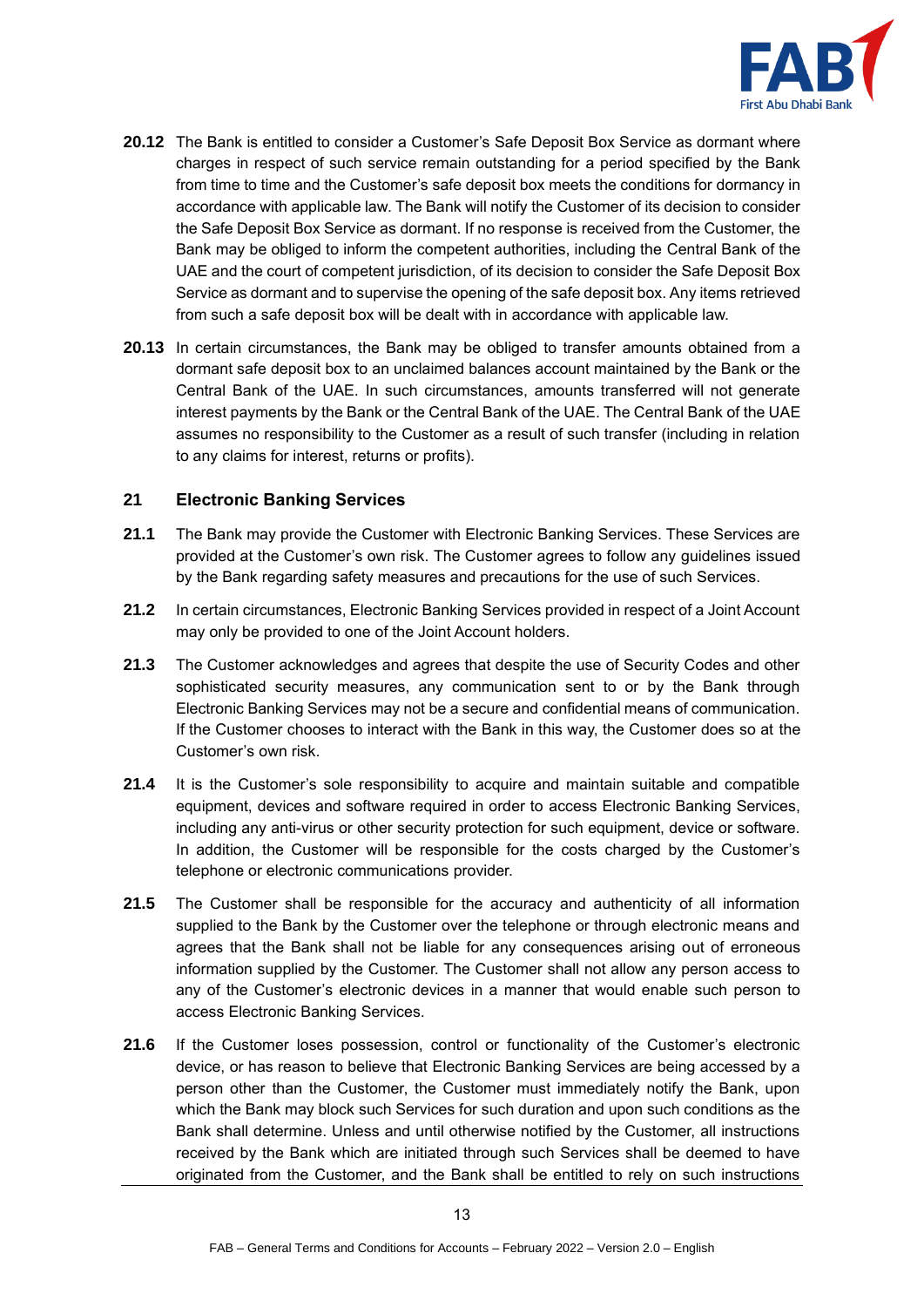

without any further investigation or enquiry. The Customer acknowledges and agrees that the Bank may not be able to reverse or nullify any transaction executed based on instructions received prior to the Customer notifying the Bank in accordance with this Clause.

- **21.7** The Customer agrees that the Electronic Banking Services are provided over or through the internet and that the open and electronic nature of the internet may give rise to virus attacks, errors, losses, damages and claims and that any transaction effected through Electronic Banking Services is made at the Customer's own risk and responsibility. The Bank shall not be liable for any losses suffered by the Customer as a result of using Electronic Banking Services.
- **21.8** The Customer shall promptly notify the Bank of any changes to the Customer's mobile telephone details or telecommunication provider.

#### <span id="page-13-0"></span>**22 Security Codes**

- **22.1** The Customer shall keep all Security Codes confidential and shall not disclose or make available such Security Codes to any third party. The Customer shall exercise due care to prevent any loss, theft or wrongful use of any Security Code.
- **22.2** The Bank shall be under no duty to verify the authenticity of any instructions received from the Customer authenticated through a Security Code in accordance with the applicable procedures of the Bank.
- **22.3** If a Security Code is lost, stolen or has otherwise been intercepted by or revealed to third parties, the Customer shall immediately notify the Bank. Unless and until the Bank has received that notification, the Customer shall be responsible for any instruction or transaction which has been processed through the use of a Security Code.

# **23 Special Categories of Customers**

#### *Minors*

- **23.1** The Bank may make Services available to minors subject to applicable law and the Bank's policy, as amended from time to time.
- **23.2** The operation of any minor Accounts may only be performed by the legal or court-appointed guardian of such minor until such minor attains the age of majority under applicable law.

#### *Accessibility*

- **23.3** The Bank may make Services available to illiterate Customers subject to applicable law and the Bank's policy, as amended from time to time.
- **23.4** The Bank may make Services available to blind and/or deaf and/or mute Customers subject to applicable law and the Bank's policy, as amended from time to time.

#### **24 Currency of Account**

- **24.1** The Bank may open Accounts in any currency approved by the Bank.
- **24.2** The currency of an Account will be determined by the Bank at the time of opening the Account. All cash withdrawals from an Account shall be subject to the availability of that currency at the Bank's branches.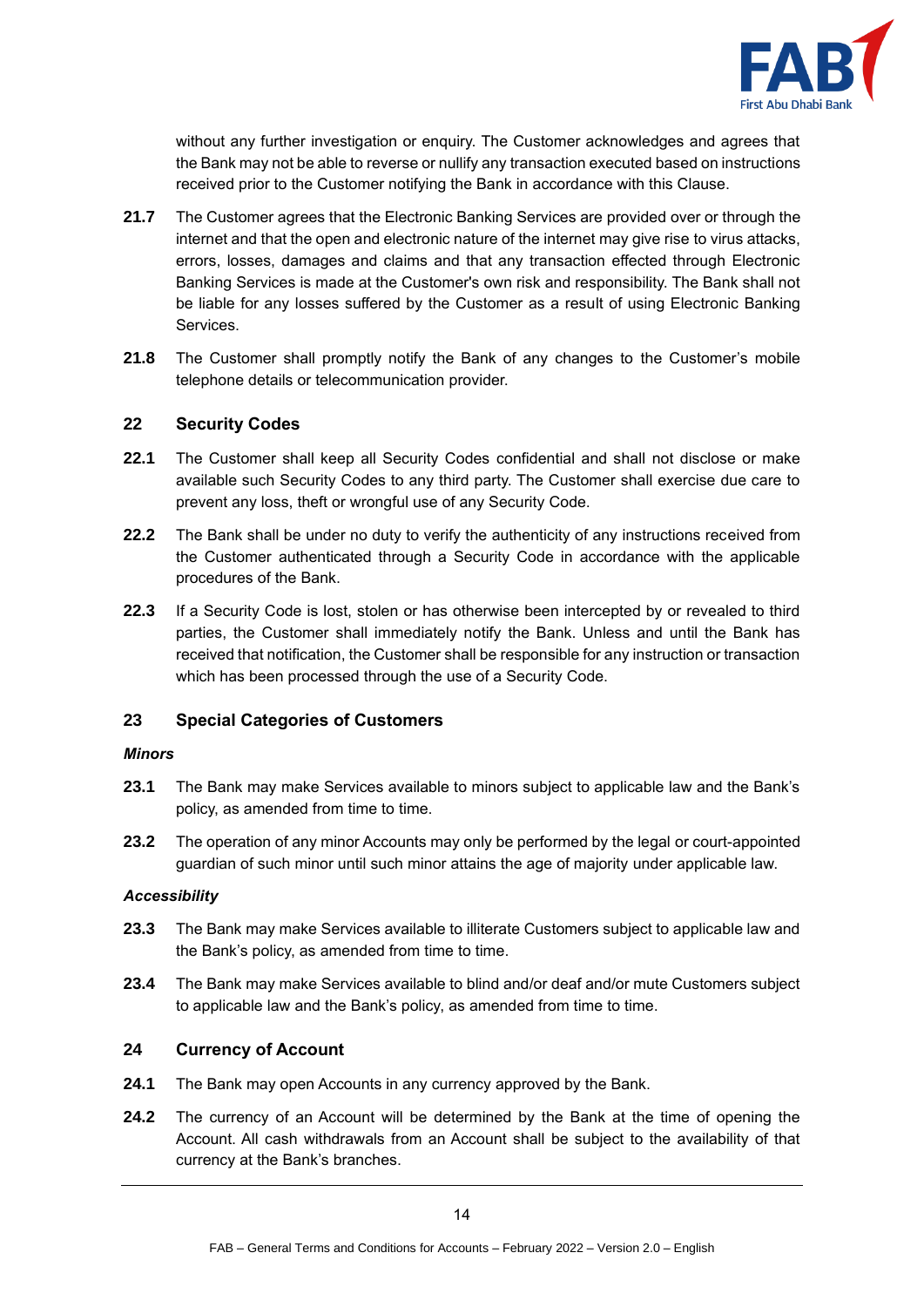

- **24.3** Any instructions or transactions on an Account other than in the currency of the Account may incur a charge.
- **24.4** Any interest earned or charged on a balance in an Account shall be payable in the currency of that Account. Interest rates in respect of foreign currency Accounts may be positive (in which case interest will be earned on that Account) or negative (in which case, interest will be charged to the Account).
- **24.5** The Bank may permit a transaction under an Account held by the Customer in a currency other than the currency of that Account. The Bank shall, at all times, be entitled to convert any amount in a currency other than the currency of an Account into the currency of that Account.
- **24.6** Maintenance of an Account or carrying out a transaction in a currency other than dirhams shall be at the entire risk of the Customer including risks arising from any restrictions imposed by any governmental or regulatory authority, exchange control or currency fluctuations.
- **24.7** All foreign currency exchange rates shall be at the Bank's exchange rates prevailing at the time the relevant foreign currency transaction is effected by the Bank. The Bank reserves the right to charge fees and/or commission on any such conversions.

#### **25 Taxes**

- **25.1** The Customer is solely responsible for the Customer's tax affairs.
- **25.2** Unless expressly provided to the contrary, all amounts expressed to be payable by the Customer are exclusive of any applicable taxes (including but not limited to value added tax (or any equivalent tax)). The Bank is authorised to debit any Account with, or otherwise withhold, the amount of any applicable taxes required to be charged or withheld by the Bank. If any applicable taxes are paid by the Bank on the Customer's behalf, the Bank shall be entitled to debit the Customer's Account for any such amount and/or the Customer shall promptly reimburse the Bank for such payment.
- **25.3** The Bank may be required by law or by agreement with applicable tax authorities, to report certain information about the Customer (or, in the case of legal persons, the Customer's direct and indirect owners or the Customer's trustees and beneficiaries) and the Customer's relationship with the Bank, including information about the Customer's Accounts and other Services provided by the Bank to the Customer:
	- (a) to the tax authorities in the country where the Bank maintains Accounts for the Customer, which may then pass that information to the tax authorities in another country where the Customer may be subject to tax; or
	- (b) directly to the tax authorities in the Customer's country of nationality or residence or other countries where the Bank reasonably determines or is required to presume the Customer is subject to tax.
- **25.4** The Customer agrees to provide the Bank with any information (including declarations, certificates, documents, details of any special ruling or treatment applicable to the general nationality or category of person to which the Customer may belong) which the Bank may request (or which may otherwise be required) in connection with any tax, tax status or other applicable reporting requirements. The Customer must ensure that, when providing such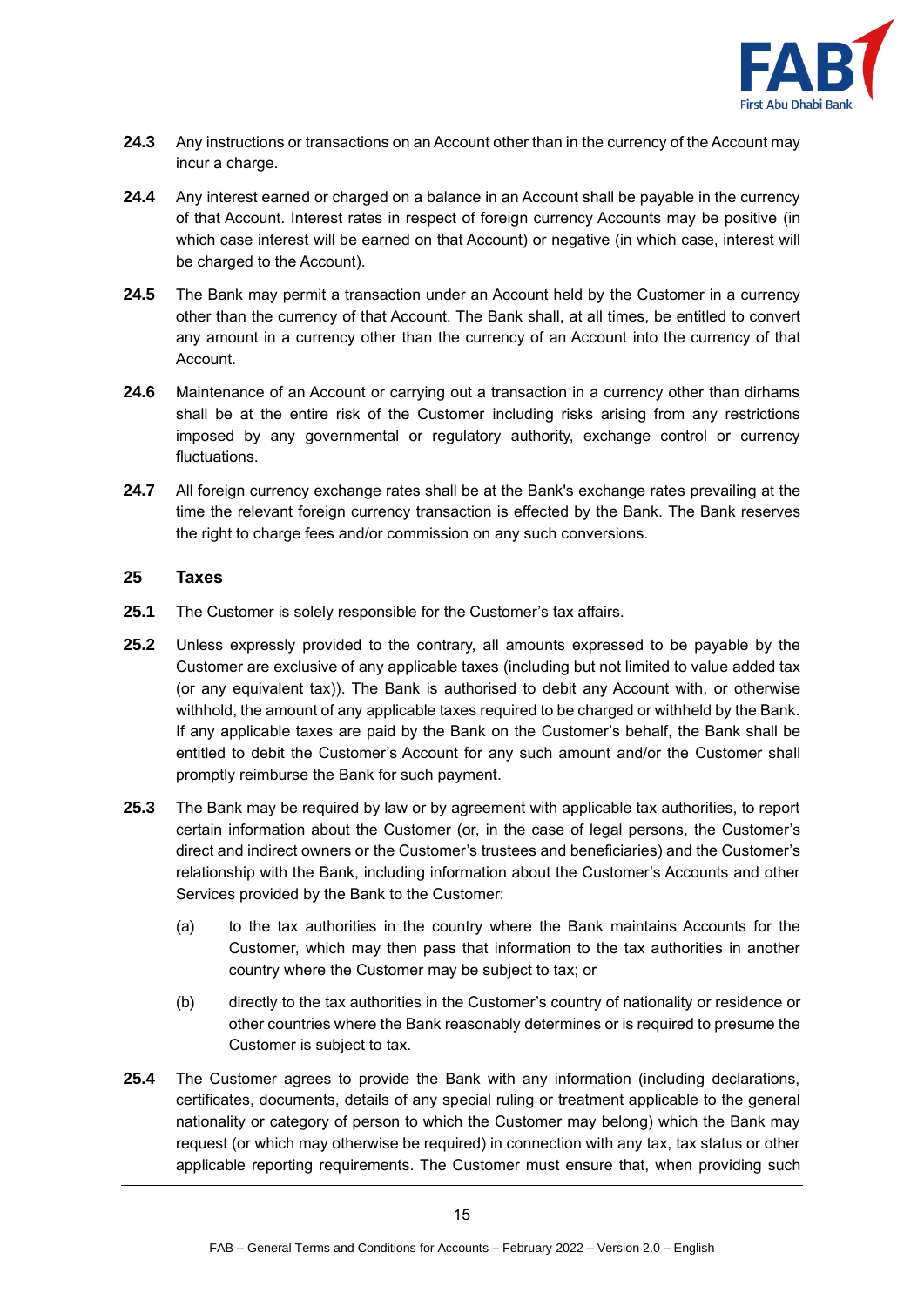

information to the Bank, it is true and correct in every respect, not misleading in any way, and contains all material information relevant to the subject matter of the request. Should any information previously provided by the Customer become inaccurate or incomplete, the Customer must promptly notify the Bank.

#### **26 Gross-up**

- **26.1** All amounts to be paid to the Bank must be paid in the currency specified and without (and free and clear of any deduction for) withholding (including on account of any tax), set-off or counterclaim.
- **26.2** If the Customer is required by law to deduct an amount on account of tax from any Liabilities owed to the Bank, the Customer must increase the amount payable to the Bank so that, after any such deduction has been made, the amount received by the Bank is equal to the amount that the Bank would have received had no deduction been required.

#### <span id="page-15-0"></span>**27 Rates, Fees and Costs**

- **27.1** The Customer agrees to pay all applicable fees, costs, charges and expenses of the Bank in connection with the provision of a Service. Details of such fees, costs, charges and expenses are set out in the Bank's Schedule of Charges. The Bank's Schedule of Charges is available at the Bank's branches, on the Bank's website or otherwise upon request.
- **27.2** The Customer is bound to pay interest and commission at the Bank's prevailing rates at the relevant time. If any amount is due to the Bank but is not paid when due, a default rate of interest may also be chargeable. The Bank may in its sole and absolute discretion, by notice to the Customer, amend any interest rate or rate of commissions at any time.
- **27.3** When due, the Customer authorises the Bank to debit any Account of the Customer with the amount of any applicable fees, costs, charges, expenses, interest or commission set out in the Bank's Schedule of Charges or otherwise specified in any applicable Specific Conditions.
- **27.4** All amounts paid to the Bank are non-refundable and may not be applied as credit against any other amount due to the Bank.

# **28 Communication and Delivery**

- **28.1** Unless otherwise agreed, any communication to be made or delivered in connection with any Service shall be made in writing. The Bank is entitled to deliver such communication in any format it deems appropriate (including in paper form or electronically).
- **28.2** Without prejudice to the generality of the above, any communication may be delivered electronically (including through electronic mail or Electronic Banking Services), unless the Bank has prescribed a particular mode of delivery for a particular Service, in which case, such communication shall not be validly sent or received unless the method of delivery prescribed by the Bank has been followed. Any communication delivered in electronic form shall constitute delivery of such communication "in writing" or in "written" form for the purposes of these General Conditions, any Specific Conditions and any applicable laws and shall have the same legal effect as if such communication were delivered in paper form, signed by the Customer or the Bank (as applicable). The Customer will not challenge the admissibility of any such communication on the grounds that it is made in electronic form.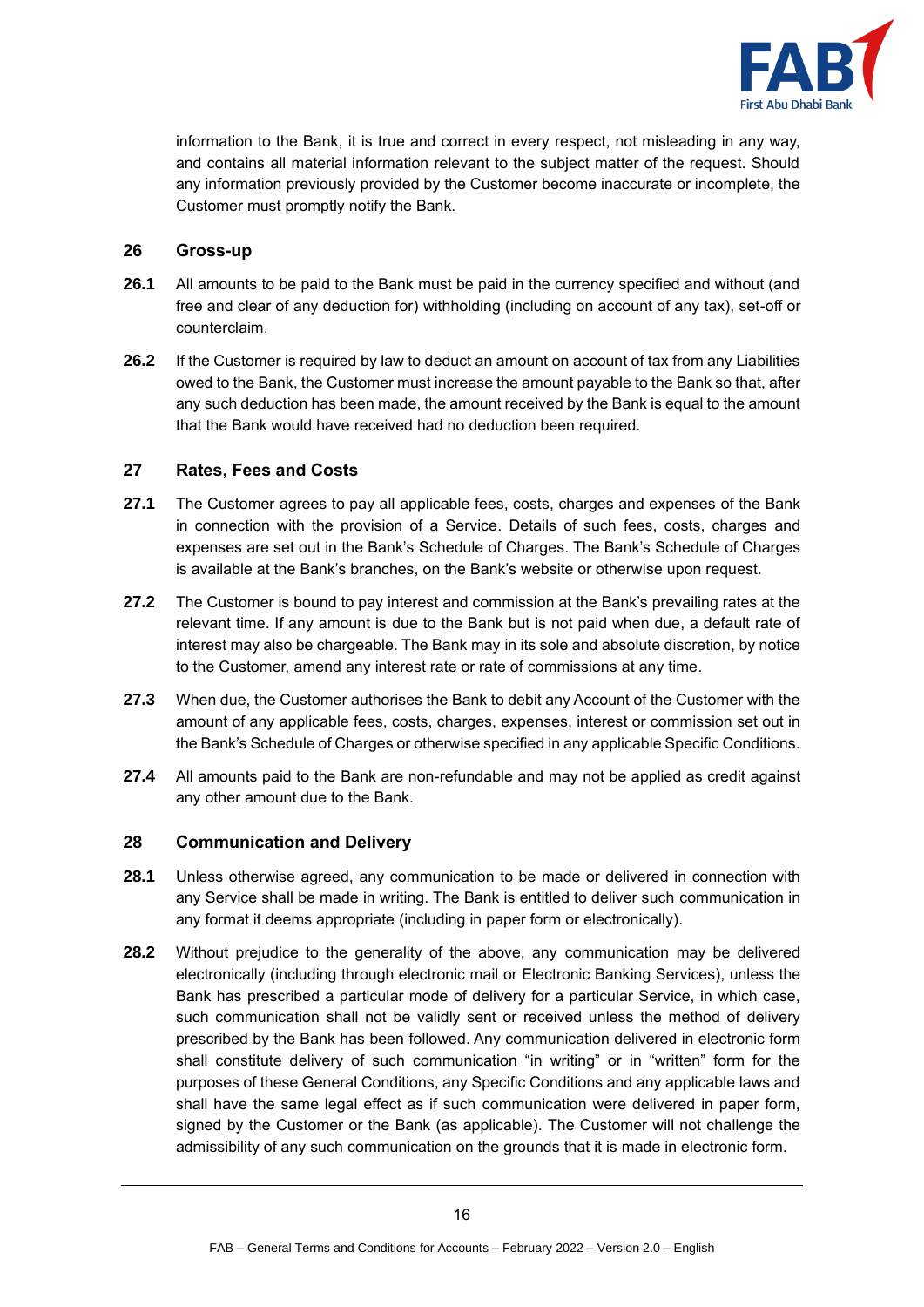

- **28.3** It is the Customer's responsibility to check all communications sent by the Bank and to keep such communication secure. The Bank provides no assurance that electronic communication is secure or error free and the Customer agrees that any communication transmitted electronically can be intercepted, lost, delayed or be virus infected.
- **28.4** Any communication made by the Bank shall be validly given:
	- (a) if made or delivered electronically, when sent to the Customer's electronic mail address, mobile telephone or facsimile number (in each case, as notified by the Customer from time to time to the Bank) or made available through Electronic Banking Services, in each case, in readable form; and
	- (b) in all other cases, five (5) Business Days after being dispatched.
- **28.5** Any communication delivered by the Customer to the Bank shall be validly given only when actually received by the Bank, at the place and in the manner specified by the Bank for such purpose.
- **28.6** It is the Customer's responsibility to provide the Bank at all times with an up-to-date postal address, mobile telephone number and electronic mail address and to notify the Bank of any change of contact information previously provided to the Bank.
- **28.7** The Customer agrees that all communications sent by the Bank to the Customer and any attachments are confidential to the Customer and the Customer shall delete or otherwise discard any communication sent in error by the Bank or addressed to a recipient other than the Customer.
- **28.8** The Bank is entitled to rely on any communication sent to it by the Customer and is not under any obligation to verify the authenticity or accuracy of any such communication.
- **28.9** Without prejudice to the generality of the above, the Bank may communicate with the Customer by telephone (including mobile phone). The Customer agrees that telephone conversations with the Bank may be recorded and agrees that any recordings so made are admissible as evidence in any court, arbitration or other proceedings.
- **28.10** The Bank shall send any physical items such as cheque books and debit cards by normal post or courier to the Customer's address in the Bank's records and at the Customer's own risk and responsibility.

# **29 Confidentiality**

- **29.1** The Bank shall keep all Confidential Information confidential but the Customer consents to the Bank disclosing all such Confidential Information, on a confidential basis:
	- (a) to any member of the FAB Group;
	- (b) to any Delegate to the extent necessary to enable the Bank to provide Services to the Customer, directly or indirectly;
	- (c) to any professional adviser of the Bank;
	- (d) to any exchange, depository, clearing house or settlement system, swap data repository or trade repository (whether local or global), where the Bank or a Delegate is required to disclose such Confidential Information;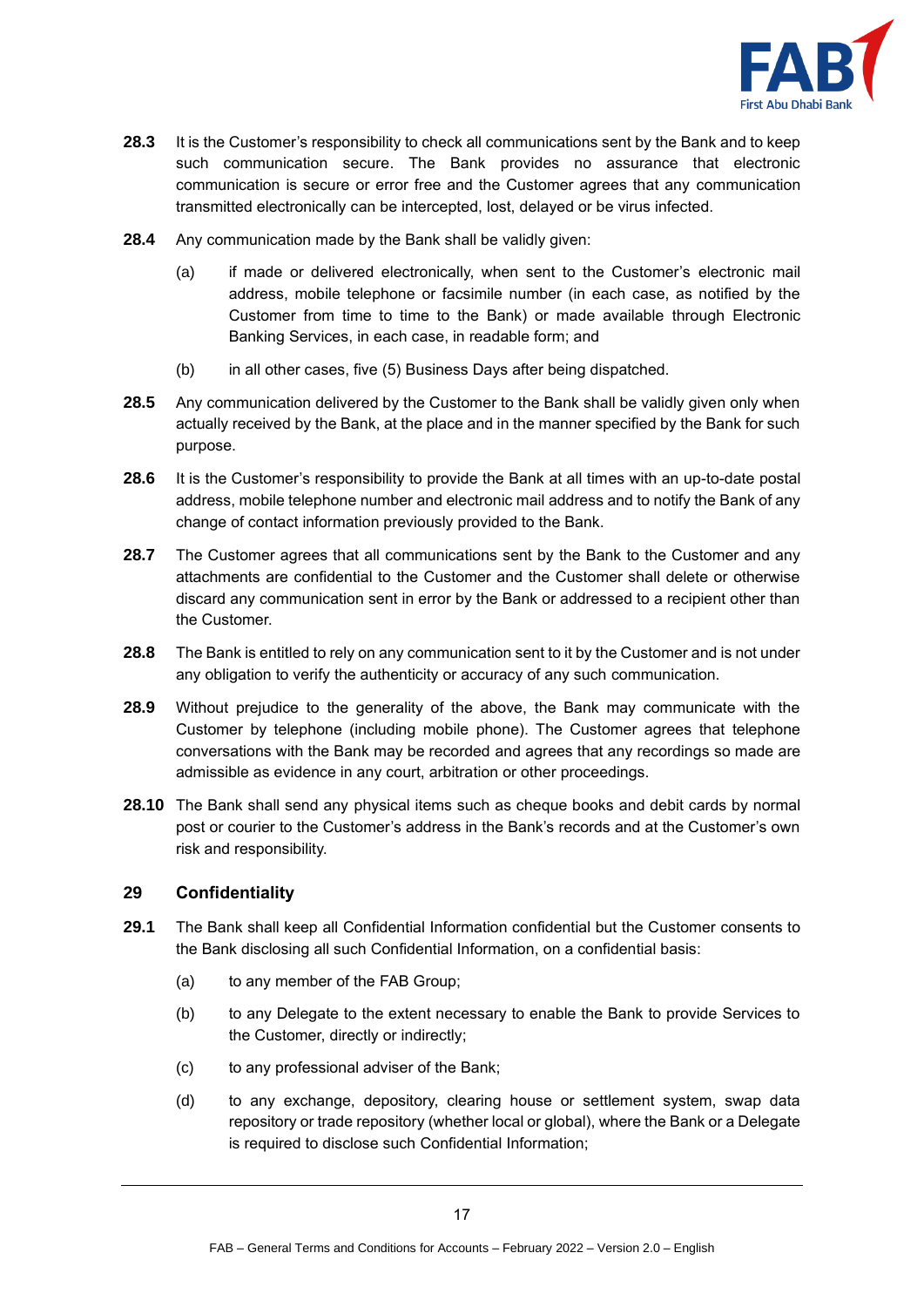

- (e) to any actual or potential permitted transferee or assignee (or, in each case, any of their agents or professional advisers) of the Bank's rights and obligations under these General Conditions or any Specific Conditions or in connection with any business transfer, disposal, merger or acquisition undertaken by the Bank;
- (f) to any rating agency, insurer or insurance broker, or direct or indirect provider of credit protection to the Bank in connection with the Services provided by the Bank;
- (g) to the Etihad Credit Bureau, any other authorised credit reference agency or credit bureau or the Emirates Integrated Registries Company, and the Customer fully acknowledges the consequences of such disclosure on the Customer's ability to access future financial products or services, whether from the Bank or any other party;
- (h) as required by any applicable law;
- (i) as required by any court, tribunal, regulatory, supervisory, tax, sanctions, governmental or quasi-governmental authority having jurisdiction over the Bank or that the Bank reasonably believes has jurisdiction over the Customer;
- (j) to any listed company or other type of entity (or its agent or nominee) in which the Customer has an interest in securities which are held by the Bank as the Customer's nominee in circumstances where the Bank is obliged to disclose such Confidential Information as the holder, legal owner of record or custodian of those securities;
- (k) as may be required in order to preserve or enforce any of the Bank's rights or remedies against the Customer; or
- (l) as otherwise specified in these General Conditions or in any Specific Conditions.
- **29.2** The Customer authorises the Bank to obtain information, on an ongoing basis, from the Etihad Credit Bureau, the Emirates Integrated Registries Company, the Central Bank of the UAE, banks and other financial institutions, the Customer's employer, references or any other body as the Bank deems appropriate, about the Customer's financial and non-financial affairs which includes but is not limited to the details of the Customer's banking facilities, financial position, income, contact information and any other information relating to the Customer (including Personal Data) which the Bank deems appropriate without any reference to the Customer.
- **29.3** To comply with certain of its legal or regulatory obligations, the Bank may centralise the processing of the Customer's information in one or more locations inside or outside the UAE.
- **29.4** The Customer agrees to the processing and disclosure of the Customer's information in accordance with this Clause and to the transfer by the Bank, or its Delegates on the Bank's behalf, of the Customer's information to another country or countries for processing on behalf of the Bank. In this context, the Customer acknowledges that the Customer's information may be accessed under legal proceedings outside the UAE in such circumstances.
- **29.5** Where the Bank discloses Confidential Information in accordance with this Clause it shall, where reasonably practicable, take steps to ensure that the recipient of such Confidential Information will keep such information confidential.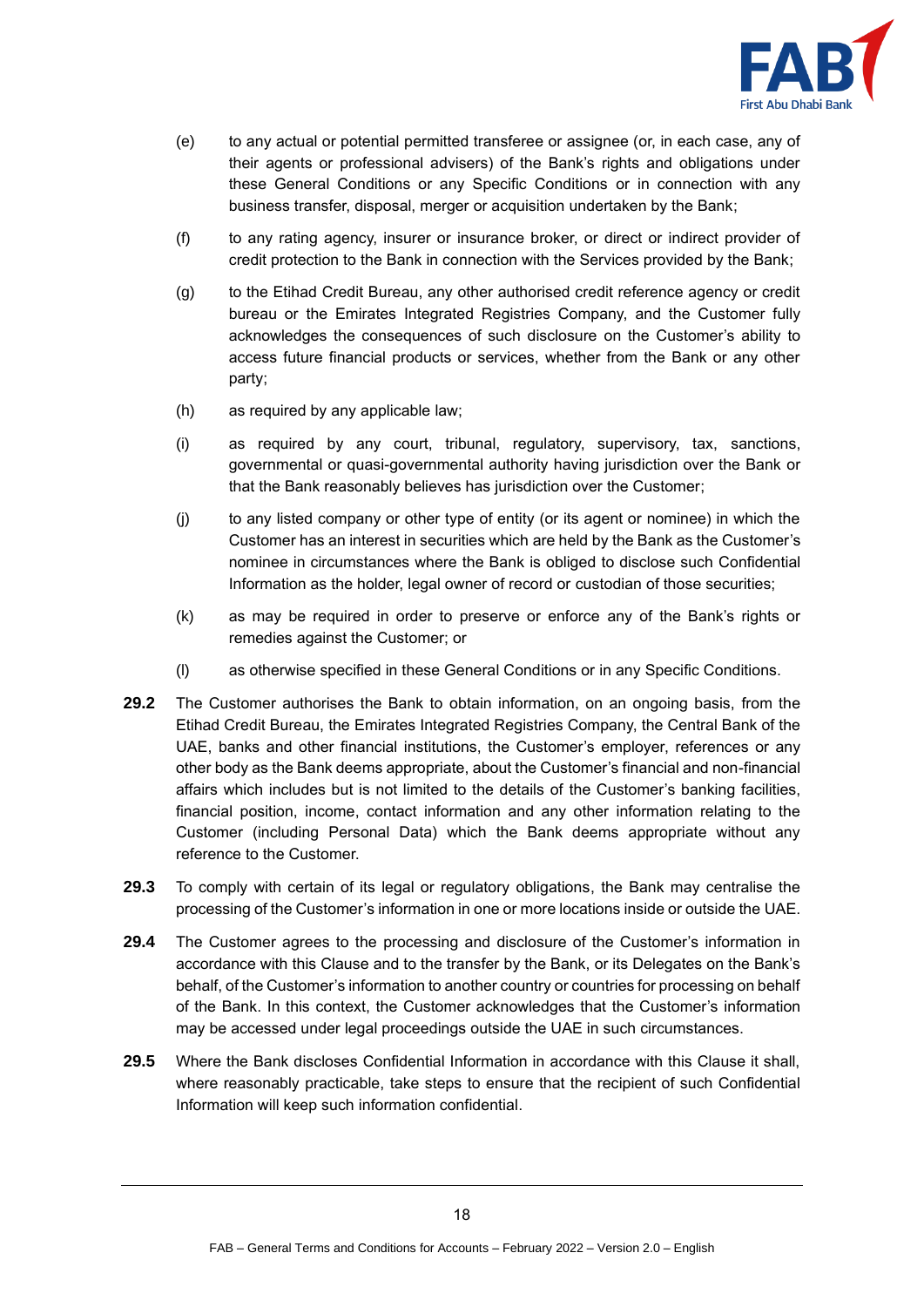

# **30 Personal Data Protection**

- **30.1** The Bank is committed to providing a high level of protection regarding the processing of the Customer's Personal Data in compliance with applicable data protection laws and regulations.
- **30.2** The Bank may collect, use, store, disclose or otherwise process the Customer's Personal Data for the following purposes:
	- (a) processing applications for Services, including assessing the Customer's suitability and performing necessary checks and risk assessments;
	- (b) providing Services (including Electronic Banking Services), such as effecting payments or transactions and completing instructions or requests;
	- (c) monitoring and improving the Bank's website and its content;
	- (d) establishing and managing banking relationships and accounts;
	- (e) conducting market research and surveys with the aim of improving the products and services offered by the Bank;
	- (f) marketing and promotion (including direct marketing), conducted with or without the support of Delegates engaged by the Bank;
	- (g) remaining competitive as well as developing and improving the Bank's products and services;
	- (h) preventing, detecting, investigating and prosecuting crimes (including but not limited to money laundering, terrorism, fraud and other financial crimes) in any jurisdiction through identity verification, government sanctions screening and due diligence checks;
	- (i) complying with applicable laws, regulations, policies, voluntary codes, judgements or court orders, as well as any request by any authority, regulator or enforcement agency or body in respect of any member of the FAB Group;
	- (j) establishing, exercising or defending legal rights in connection with legal proceedings (including any prospective legal proceedings) and seeking professional or legal advice in relation to such legal proceedings; and
	- (k) surveillance of premises (including automated teller machines).
- **30.3** The Personal Data requested by the Bank is necessary to perform the Services. If it is not provided to the Bank, the Bank may be unable to comply with its legal or regulatory obligations or provide the Customer with the Services.
- **30.4** The Customer's Personal Data processed by the Bank is kept in a form which permits the Customer's identification for no longer than is necessary for the purposes for which the Personal Data is processed in accordance with legal, regulatory and statutory obligations. At the expiry of such periods, the Customer's Personal Data will be deleted or archived to comply with legal retention obligations or in accordance with applicable statutory limitation periods.
- **30.5** As a data subject, the Customer may have the right at any time to request from any member of the FAB Group as far as permitted by applicable laws, regulations and/or banking industry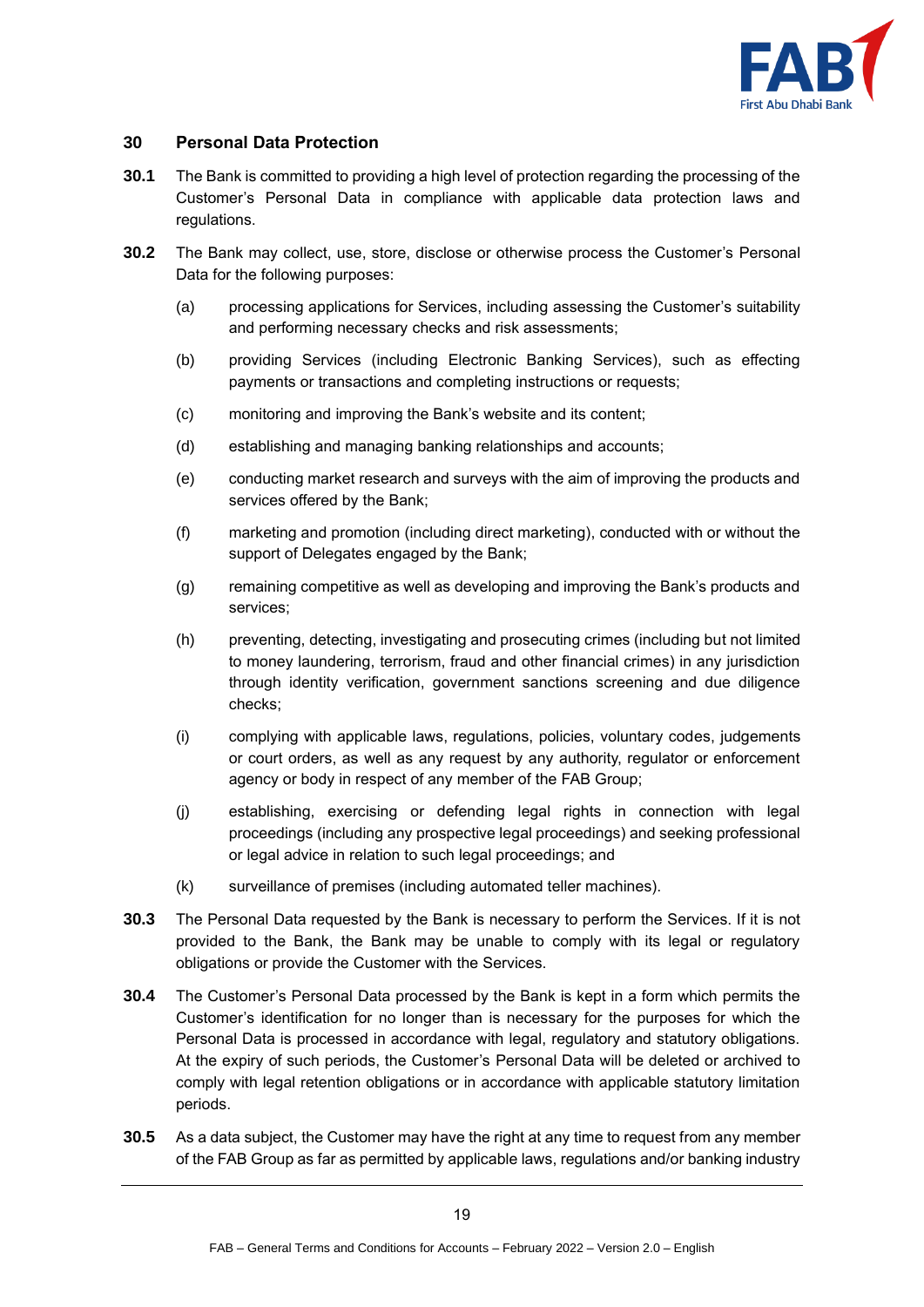

guidelines, access to and rectification or deletion of the Customer's Personal Data. On legitimate grounds, the Customer is also entitled to request a restriction of the processing of the Customer's Personal Data or to object to such processing.

- **30.6** In certain circumstances, the Customer may have the right to withdraw the Customer's consent to the processing of the Customer's Personal Data by the Bank. If the Customer withdraws such consent, the Bank may continue to process such Personal Data where required for its business operations. Any future withdrawal of consent will not affect the validity of any prior processing of Personal Data by the Bank.
- **30.7** The Customer is entitled to lodge a complaint with any competent data protection authority concerning the compliance of any member of the FAB Group with applicable data protection laws.
- **30.8** The manner in which the Bank collects, uses, stores, shares and protects the Customer's Personal Data, as well as the Customer's rights with respect to such Personal Data, are explained in more detail in the Privacy Statement which can be found [here [Privacy Policy |](https://www.bankfab.com/en-ae/privacy-policy)  [First Abu Dhabi Bank \(FAB\) -](https://www.bankfab.com/en-ae/privacy-policy) UAE (bankfab.com)]. Unless expressly stated otherwise in the relevant Specific Conditions, the terms of the Privacy Statement apply to all Services and may be updated by the Bank in accordance with these General Conditions in order to comply with applicable data protection laws and regulations.
- **30.9** For any requests relating to the processing of the Customer's Personal Data, the Customer should contact:

Data Protection Officer First Abu Dhabi Bank PJSC Abu Dhabi, United Arab Emirates Email: [privacy@bankfab.com](mailto:privacy@bankfab.com)

# <span id="page-19-0"></span>**31 Death, Loss of Legal Capacity or Insolvency**

Upon being notified of the death, loss of legal capacity, dissolution, bankruptcy or insolvency or the occurrence of any similar event affecting the Customer (including a Joint Account holder), the Bank shall act in accordance with applicable laws. Subject to applicable laws, the Bank shall be entitled to:

- (a) cease the provision of a Service (whether in whole or in part) to; or
- (b) block or freeze an Account (whether in whole or in part) in the name of,

the Customer, whether held singly or jointly with another account holder, from the date of notification until the Bank receives an order from a competent court or authority having jurisdiction over the Bank. At any time that an Account is blocked or frozen the Bank may accept deposits into that Account in accordance with these General Conditions but no withdrawals shall be made from such Account other than in accordance with applicable law or in accordance with an order from a competent court or authority having jurisdiction over the Bank.

#### **32 Security**

**32.1** All securities, bills, deposits, bank notes, gold, shares or other properties or documents of whatever nature, which are held in the name of the Customer by the Bank in any of its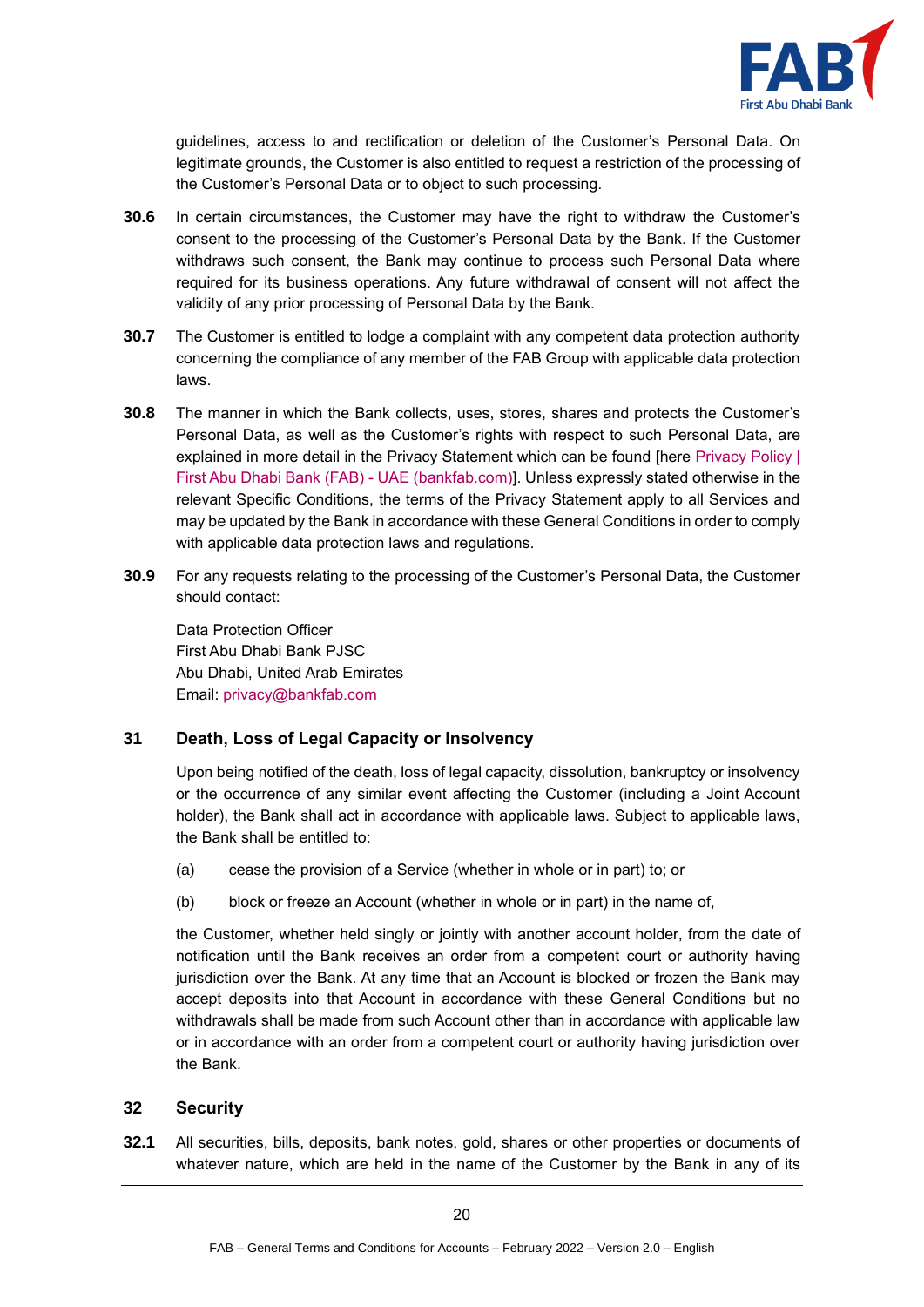

branches, or which come into the possession of the Bank, shall be held as security against the Customer's Liabilities, whether arising under these General Conditions, any Specific Conditions or any other Service or financial accommodation made available to the Customer. The Customer agrees to keep such properties and documents in the possession of the Bank as security for the Customer's Liabilities until the Customer has discharged such Liabilities in full or unless otherwise agreed by the Bank.

- **32.2** The Customer agrees to take any action (including execution of any additional documents) as the Bank may specify to perfect the security interest intended to be created above or otherwise to facilitate the realisation or liquidation of the assets which are (or are intended to be) the subject of a security interest.
- **32.3** The Customer further acknowledges and agrees that the Bank may, if it considers it desirable to do so, register the particulars of any arrangement entered into with the Customer on the Emirates Integrated Registries Company. The Customer waives any objection to such registration.
- **32.4** The Customer agrees that the Bank has the right to visit or, authorise any Delegate (in or outside the UAE) to visit, the Customer's place of residence or employment to discuss and/or collect, any of the Customer's Liabilities that have become due. The Customer authorises the Bank to provide its Delegates with any information or documents pertaining to the Customer and to take appropriate action on behalf of the Bank to collect such Liabilities. The Customer shall be liable to pay all costs of collections including legal fees.
- **32.5** The Customer shall not, without the Bank's prior written approval, assign, mortgage, pledge or otherwise create any security interest or other proprietary right in favour of any third party over any amounts deposited in an Account, any rights under these General Conditions or any Specific Conditions or other assets of the Customer in the possession of the Bank.

#### **33 Indivisibility of Accounts and Set Off**

- **33.1** All accounts held by the Customer, whether in one currency or in different currencies or whether of the same or a different type, may be treated by the Bank as elements of a single and indivisible Account.
- **33.2** In addition to any other general right of set off or other rights conferred by law or contract, each member of the FAB Group shall be entitled, at any time, to:
	- (a) combine or consolidate all or any of the accounts held by the Bank or any other member of the FAB Group in the name of the Customer wherever such account is located and in whatever currency such account is denominated; and/or
	- (b) set off any credit balances in an account held by, or any other amount due to the Customer from, the Bank or any other member of the FAB Group against all or any part of the Customer's Liabilities (in whatever currency such Liabilities are denominated).
- **33.3** The Bank shall be entitled to consider as inter-related all transactions which the Customer undertakes with any member of the FAB Group, irrespective of the fact that such transactions may be undertaken through different accounts.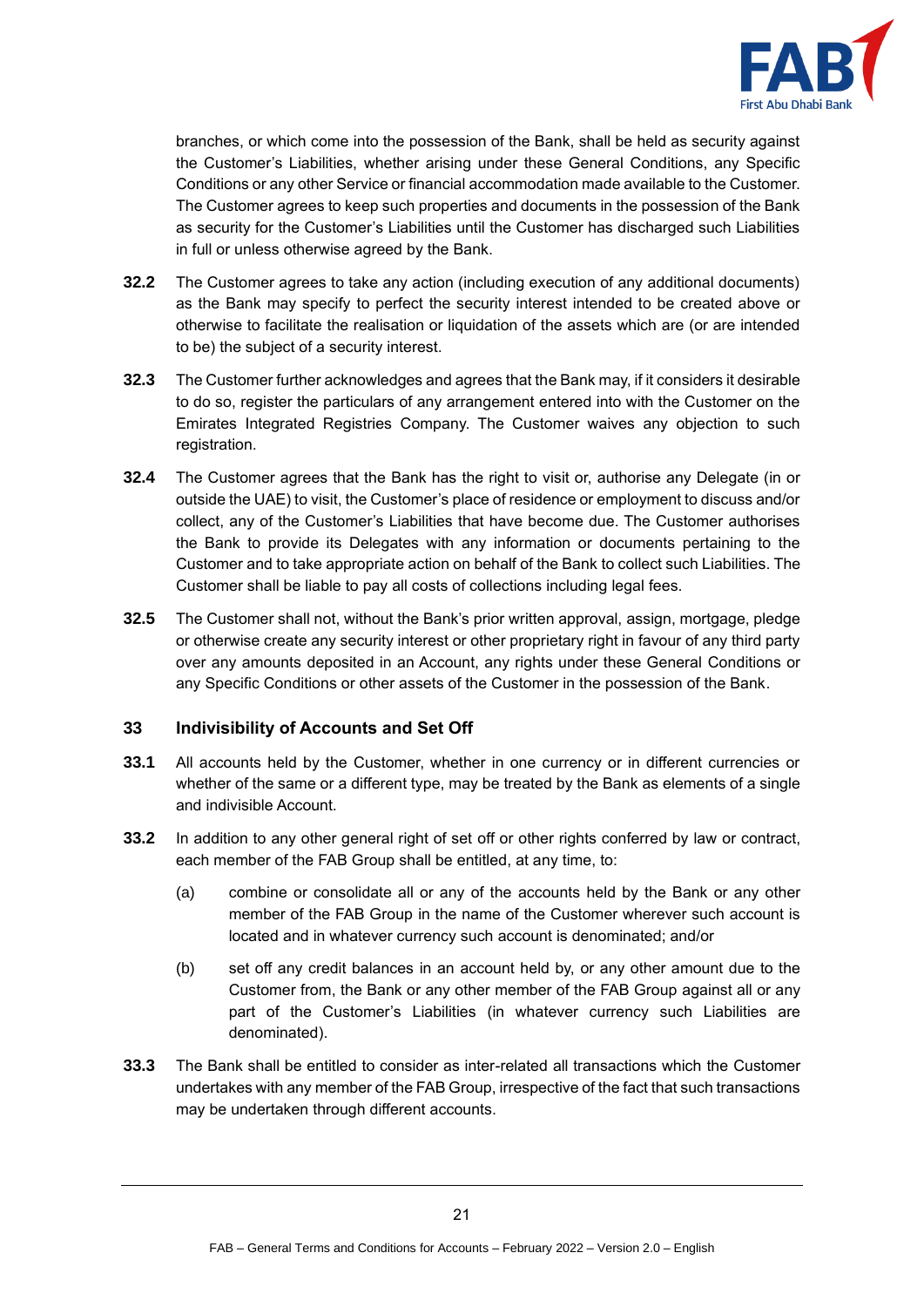

# **34 Compliance**

- **34.1** The Customer acknowledges and agrees that the Bank is subject to strict legal and regulatory requirements in relation to the provision of Services and the operation of Accounts. Nothing in these General Conditions or any Specific Conditions will oblige the Bank to do, or refrain from doing, anything that might, in the Bank's opinion, amount to a breach of any:
	- (a) law;
	- (b) order of any competent court or other authority having jurisdiction over the Bank, any other member of the FAB Group, a Delegate or the Customer;
	- (c) duty of care; or
	- (d) economic, financial or trade sanction or embargo.
- **34.2** The Customer confirms that it complies with, and undertakes to continue to comply with, all legal and regulatory obligations to which it is subject, including (without limitation) those relating to the prevention of bribery, corruption, fraud, money laundering and terrorist activity and the provision of financial and other services to persons or entities which may be subject to sanctions.
- **34.3** The Customer agrees that the Bank may take whatever action it considers appropriate to meet any obligations, either in the UAE or elsewhere in the world, relating to the prevention of bribery, corruption, fraud, money laundering and terrorist activity and the provision of financial and other services to persons or companies who may be subject to sanctions (whether in the form of economic, financial or trade sanctions or embargo or otherwise). This may include, but is not limited to, the freezing of funds in an Account, investigating and intercepting payments into and out of any Account (particularly in the case of international transfers of funds) and investigating the source of or intended recipient of any funds. It may also include making enquiries to establish whether a person is subject to sanctions. This may delay the carrying out of the Customer's instructions or the receipt of cleared funds.
- **34.4** The Customer agrees to take all such steps as the Bank may require in order to enable the Bank to comply with its legal and regulatory requirements as set out above.
- **34.5** The Bank may report any suspicious or illegal activities or transactions to the competent authorities whether in the UAE or elsewhere.
- **34.6** The Bank is not entitled to charge interest on accrued interest by operation of law and nothing in these General Conditions or any Specific Conditions shall be construed, interpreted or applied in such a manner.

# **35 Use of Third Parties**

- **35.1** The Bank is authorised to delegate from time to time any of its duties under these General Conditions and any Specific Conditions to such Delegate as it may think fit.
- **35.2** The Customer acknowledges that:
	- (a) any Delegate will act in accordance with applicable laws in the jurisdiction where that Delegate is located;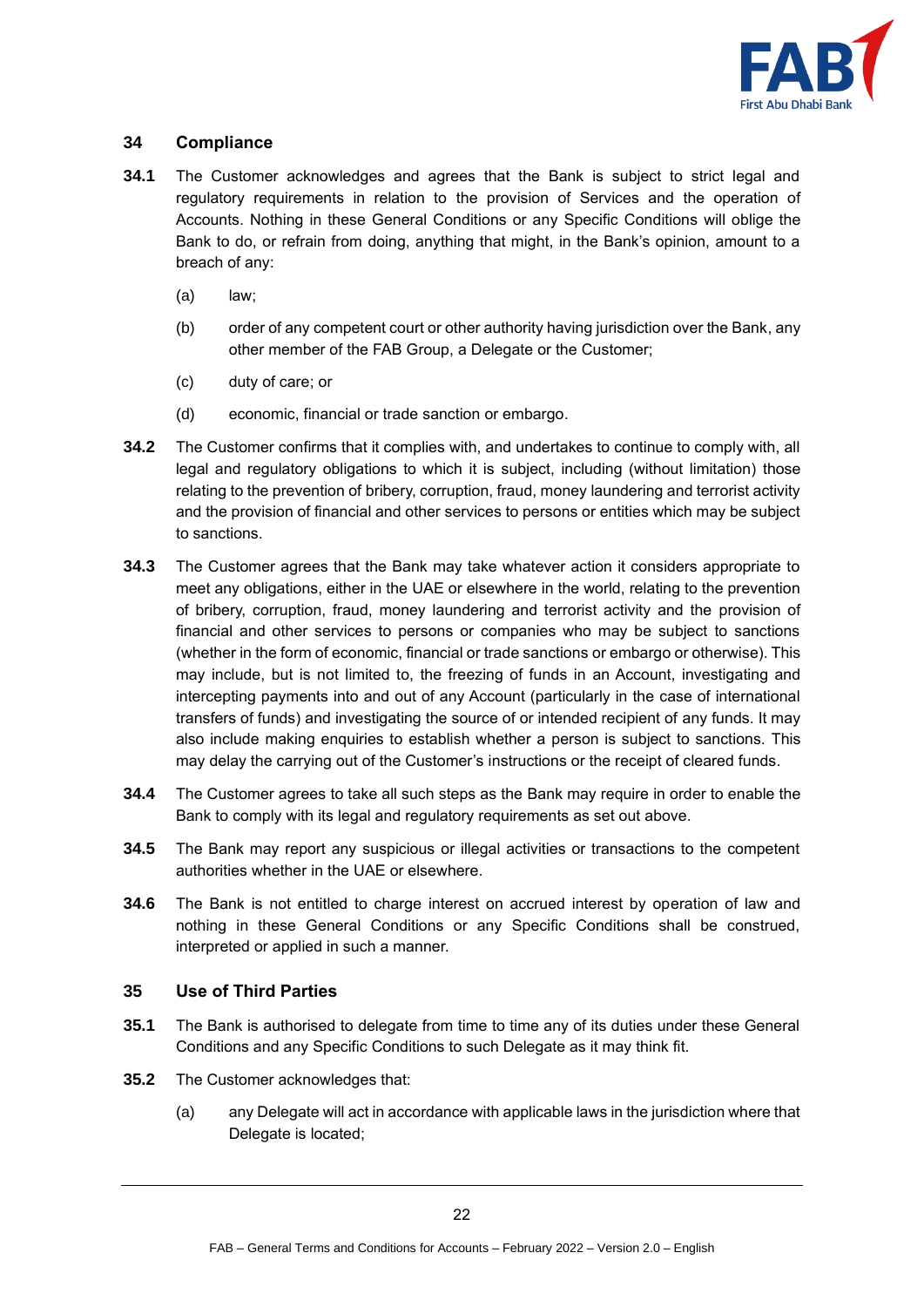

- (b) any Delegate may be permitted to delegate the duties delegated to it by the Bank and the Bank may have no direct enforceable rights against the ultimate delegate; and
- (c) the Bank may only have contractual rights against a Delegate.
- **35.3** The Bank may (and is authorised by the Customer to) introduce or refer the Customer directly to such Delegates to provide the Services directly.
- **35.4** The Bank may open accounts (whether in the name of the Bank or the name of the Customer) with any Delegate appointed in accordance with these General Conditions and any Specific Conditions.
- **35.5** The Customer shall be responsible for any fees, costs or expenses payable to any Delegate.

#### **36 Conflicts**

- **36.1** The provision of Services by the Bank under these General Conditions or any Specific Conditions is not to be deemed exclusive.
- **36.2** The Bank may, without further notification to the Customer, provide Services or carry out transactions with or for the Customer:
	- (a) in which the Bank has a direct or indirect interest;
	- (b) in circumstances where the Bank has a relationship with another party which does or may create a conflict with a duty that the Bank may owe to the Customer;
	- (c) in circumstances where the Bank may act as market maker;
	- (d) which relate to the provision of brokerage services to the Customer and/or to any other person;
	- (e) which involve the Bank acting as financial adviser, banker or otherwise providing services to an issuer;
	- (f) in which the Bank acts as agent for more than one person; or
	- (g) in which the Bank earns profits from any of the activities listed above.
- **36.3** To the fullest extent permitted by law, the Bank shall be entitled, without further disclosure, to accept and retain for its own account and benefit, any profit, rebate, brokerage, commission, fee, benefit, discount and/or other advantage arising out of or in connection with any Service.

# <span id="page-22-0"></span>**37 Indemnity and Limitation of Liability**

- **37.1** Except in the case of the Bank's fraud, gross negligence or wilful misconduct, the Customer shall indemnify the Bank for any claims, demands, losses, damages, liabilities, actions, suits, proceedings, costs and expenses (including legal and any other professional advisers' fees) and any other liability of whatever nature or description howsoever arising that the Bank suffers as a result of any third party claims brought against it in connection with (i) the Bank providing Services to the Customer, or (ii) the Bank acting on the Customer's instructions.
- **37.2** The Bank shall not be liable for any claims, demands, losses, damages, liabilities, actions, suits, proceedings, costs and expenses (including legal and any other professional advisers'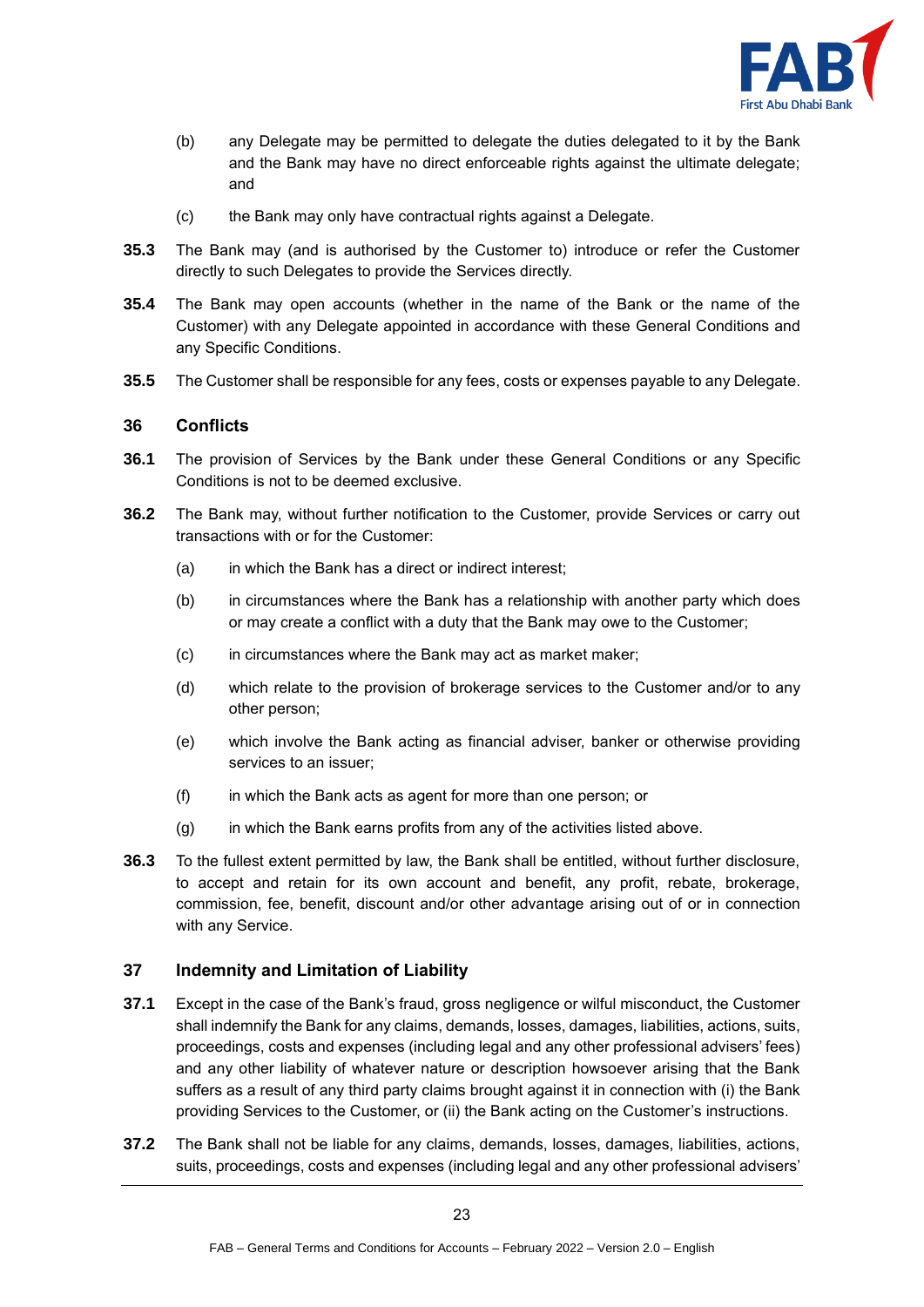

fees) and any other liability of whatever nature or description howsoever arising out of or in connection with any event outside the Bank's control including (without limitation) acts of God, war, riots, hostilities, terrorist activity, local or national emergency, fire, natural calamities, explosions, strikes, court orders, legal restraints, any change in any law, failure of equipment or software, technical, power, communication or network malfunction or breakdown.

- **37.3** The Bank shall only be liable to the Customer for direct loss which has been finally judicially determined to have been caused by the Bank's fraud, gross negligence or wilful misconduct.
- **37.4** The Bank is not liable for any indirect, incidental, or consequential loss or damage, including loss of profit, howsoever caused, whether foreseeable or not and regardless of whether the Bank has received actual or constructive notice.
- **37.5** The Bank expressly excludes any liability for loss or damage which may be caused to the Customer (i) while the Bank is acting in good faith and in compliance with these General Conditions and any applicable laws, or (ii) due to the Customer not complying with these General Conditions.
- **37.6** Nothing in this Clause or these General Conditions shall operate as a limit or exclusion of the Bank's liability in respect of a duty owed by the Bank to the Customer under applicable law, other than as permitted by applicable law.

# **38 Variation**

- **38.1** Subject to applicable law, the Bank may at any time vary the terms and conditions applicable to any Account or Service, its Schedule of Charges, these General Conditions or any Specific Conditions (and such amendments may impose additional obligations on the Customer). Notice of any such amendments shall be given by the Bank in any manner the Bank deems sufficient to bring notice of the amendments to the attention of the Customer, including (without limitation) by updating any printed versions of such terms and conditions, Schedule of Charges, General Conditions or Specific Conditions made available at the Bank's branches or uploading the amended terms and conditions, Schedule of Charges, General Conditions or Specific Conditions to the Bank's website or otherwise making such amended terms available electronically. The Customer acknowledges and agrees that the period of notice of a variation may vary depending on the nature of the variation, however, in all cases, the Bank shall comply with applicable law when implementing any variation, including as to the period of notice provided.
- **38.2** Any amendments made by the Bank in accordance with this Clause shall be effective from the date specified by the Bank.
- **38.3** By continuing to access or operate an Account or use a Service, the Customer shall be deemed to have accepted the terms and conditions applicable to that Account or Service as in force at the relevant time.
- **38.4** If the Bank varies any applicable terms and conditions in accordance with this Clause and the Customer (a) does not agree to such changes and (b) notifies the Bank within 30 days of notice of such variation, the Customer may request the closure of the affected Account or termination of the affected Service prior to the later of (i) the expiry of the period specified in paragraph (b) or (ii) the date upon which the changes become effective. Provided no outstanding Liabilities are due to the Bank, such request may be made without charge.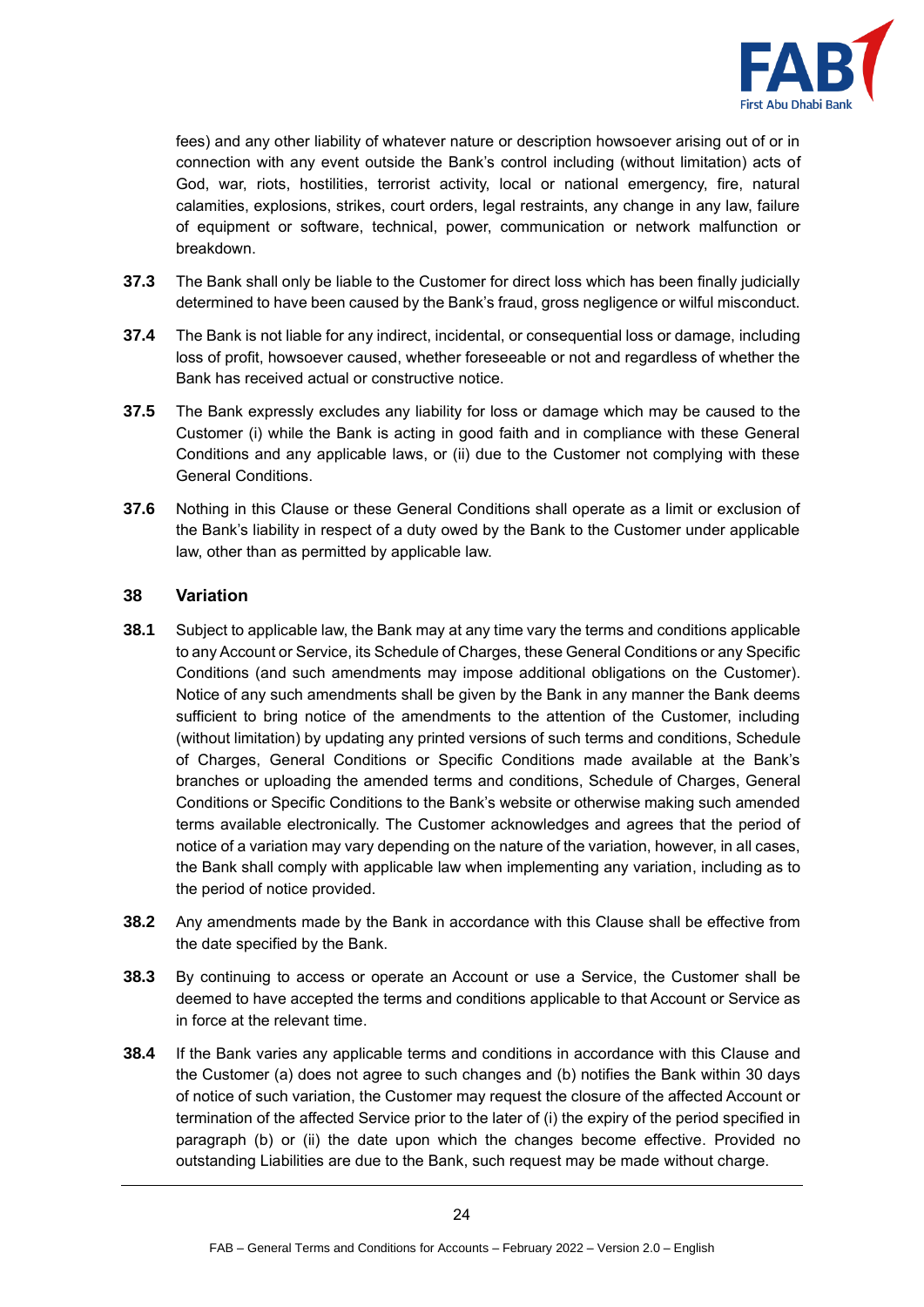

# **39 Termination**

- **39.1** Any Account or Service offered by the Bank under these General Conditions is offered at the Bank's sole and absolute discretion and may be closed or discontinued, in whole or in part, temporarily or permanently at any time, for any reason. The Bank shall give the Customer reasonable notice of any such closure, suspension or termination. Where permitted by applicable law, the Bank shall endeavour to provide its reasons for any such closure or discontinuation.
- **39.2** Provided there are no outstanding Liabilities due to the Bank, the Customer may close any Account or request the termination of any Service offered under these General Conditions at any time by giving the Bank prior notice. The precise notice period will differ depending on the Account being closed or the Service being terminated. Unless expressly agreed to the contrary, the Customer must provide the Bank with at least seven (7) Business Days' prior notice in the case of the closure of an Account or, thirty (30) days' prior notice in the case of a termination of a Service.
- **39.3** Upon termination of a Service, the Bank has the right to:
	- (a) require the immediate settlement of all or any part of the Customer's Liabilities that remain outstanding;
	- (b) immediately enforce any collateral or security provided to the Bank and exercise any of its rights in respect of such collateral or security; and/or
	- (c) retain any assets of the Customer in the Bank's possession until the Bank is satisfied that all of the Customer's Liabilities due to the Bank are (or will be) irrevocably and unconditionally discharged,

in each case, without further notice to the Customer or resorting to any further formal action, whether legal or otherwise.

- **39.4** Upon termination of a Service, the Customer must:
	- (a) cancel all payments into and out of any closed Accounts; and
	- (b) return any unused cheques and destroy any Debit Card relating to any closed Accounts.
- **39.5** Termination of any Service shall be without prejudice to any of the Bank's accrued rights prior to the date of termination.
- **39.6** Any provisions relating to or containing disclaimers, limitations on liability, indemnities, disclosure of information, rights of retention and security over any assets, set-off and tax shall survive the termination of these General Conditions.

#### **40 Miscellaneous**

- **40.1** The Customer authorises the Bank to engage in all internationally accepted banking practices to provide the Services.
- **40.2** The Customer agrees that the invalidity, illegality or unenforceability of any part of these General Conditions or any Specific Conditions under any law of a particular jurisdiction shall not prejudice or affect: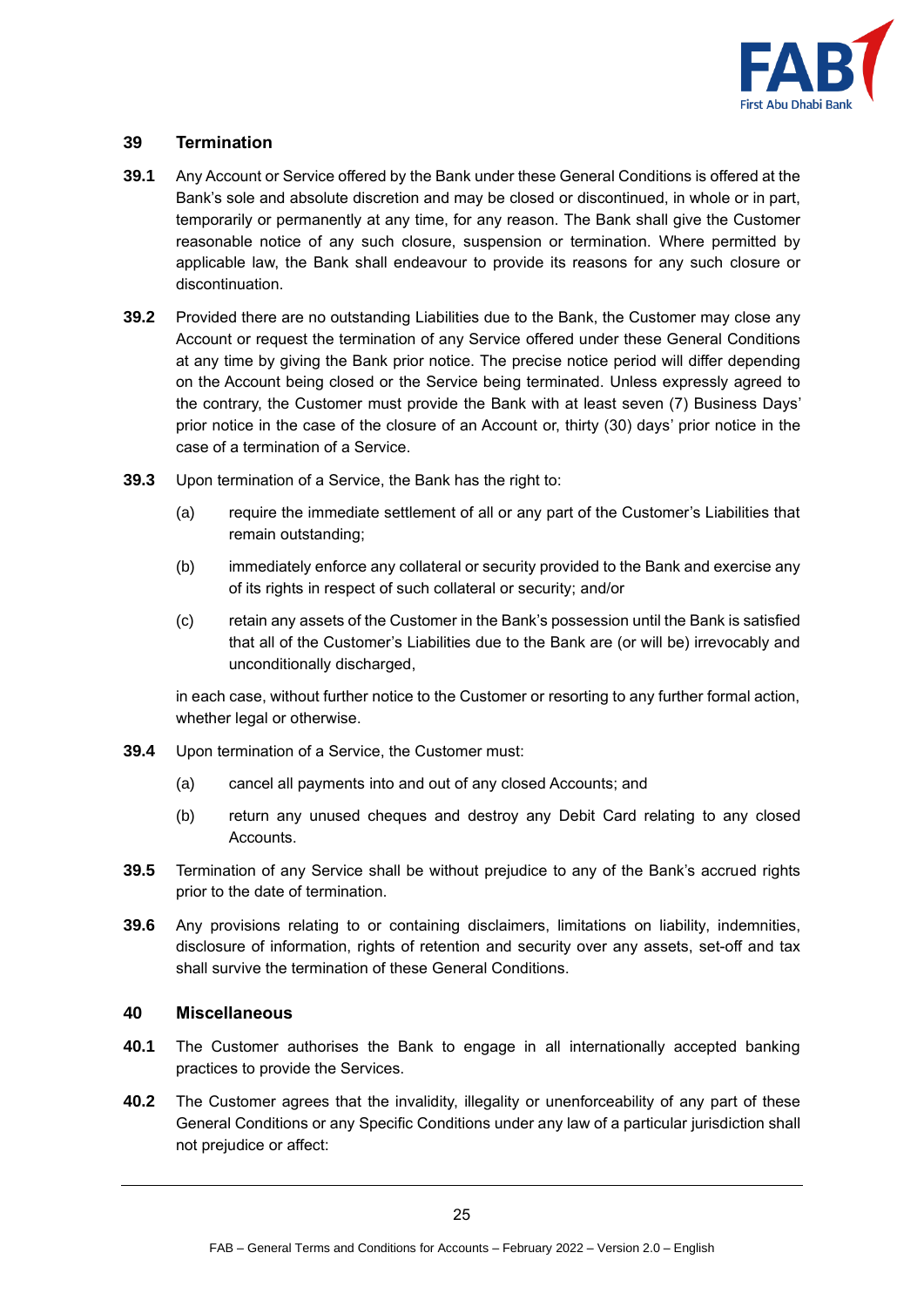

- (a) the validity, legality or enforceability of any other provisions of these General Conditions or those Specific Conditions; or
- (b) the validity, legality or enforceability of the General Conditions or those Specific Conditions under the laws of any other jurisdiction.
- **40.3** The Customer agrees that the Bank shall have the right to assign and transfer any of its rights and obligations under these General Conditions or any Specific Conditions to any party without the need to obtain prior consent from the Customer. The Customer has no right to assign any of the Customer's rights and obligations under these General Conditions or any Specific Conditions without the Bank's prior written consent.
- **40.4** Each of the Bank's rights and remedies provided in these General Conditions or any Specific Conditions are cumulative and not exclusive of any rights or remedies provided by law. Nothing in these General Conditions or any Specific Conditions shall operate to remove, exclude or restrict any of the rights or remedies which the Bank may have at law. Any delay or omission on the part of the Bank in exercising or enforcing (whether wholly or in part) any right or remedy available to the Bank shall not be construed as a waiver of such right or remedy. No single or partial exercise of any right or remedy shall prevent any further or other exercise of any other right or remedy.
- **40.5** These General Conditions, any Specific Conditions and the rights created under them, may not be waived except in writing signed by the Customer and the Bank and such waiver is only effective for the purpose for which it is given.
- **40.6** The Customer agrees that the Bank's records (whether in paper, electronic, data or other form) of a communication, report, statement or transaction are conclusive evidence of their contents or the Bank's receipt or non-receipt of them; and any certificate issued, or decision made, by the Bank about a matter or an amount payable in connection with these General Conditions or any Specific Conditions is conclusive and binding.
- **40.7** If there is any dispute in connection with the content of the Bank's records, the Bank's decision is conclusive and binding.

#### **41 Governing Law and Jurisdiction**

- **41.1** These General Conditions, including any non-contractual obligations arising out of or in connection with them, shall be governed by the laws of the UAE.
- **41.2** The Bank and the Customer agree to the exclusive jurisdiction of the courts of the UAE to settle any dispute arising out of or in connection with these General Conditions, any Account, Service or other transaction or matter between the Bank and the Customer provided that the Bank may bring proceedings in any other jurisdiction (inside or outside the UAE and including, without limitation, the Abu Dhabi Global Market) if it deems appropriate.
- **41.3** The Customer irrevocably waives all immunity (whether on the grounds of sovereignty or otherwise) that the Customer or any of the Customer's assets or revenue may otherwise have in any jurisdiction from:
	- (a) the service of any process against the Customer or the Customer's assets;
	- (b) any proceedings (whether for an injunction, specific performance, damages or otherwise) that the Bank may bring against the Customer or the Customer's assets;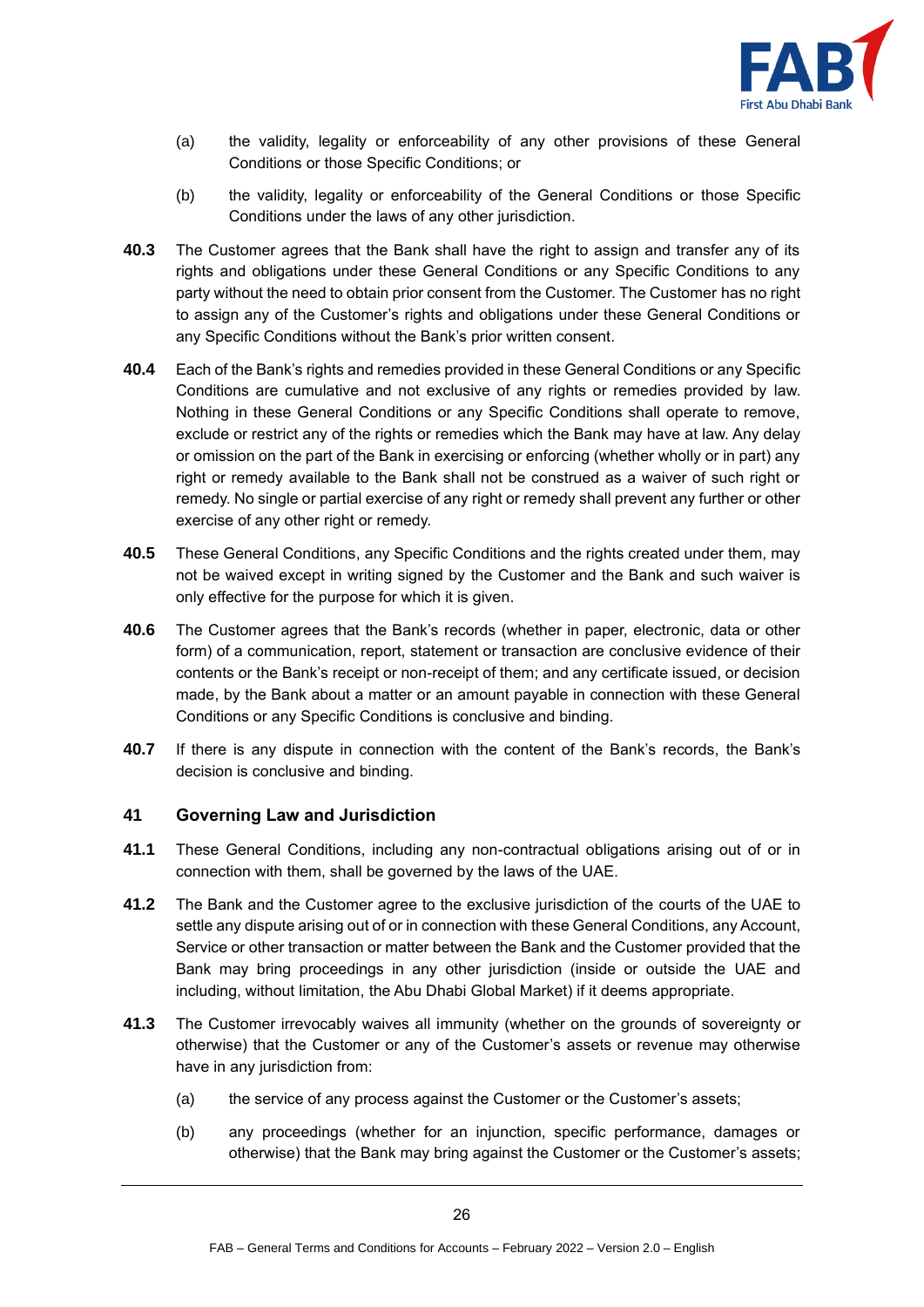

- (c) any attachment of the Customer's assets (whether before or after judgment); and
- (d) any execution of a judgment against the Customer,

and, in each case, shall ensure that neither the Customer nor any person acting on the Customer's behalf will raise, claim or cause to be pleaded any such immunity at or in respect of any such action or proceeding.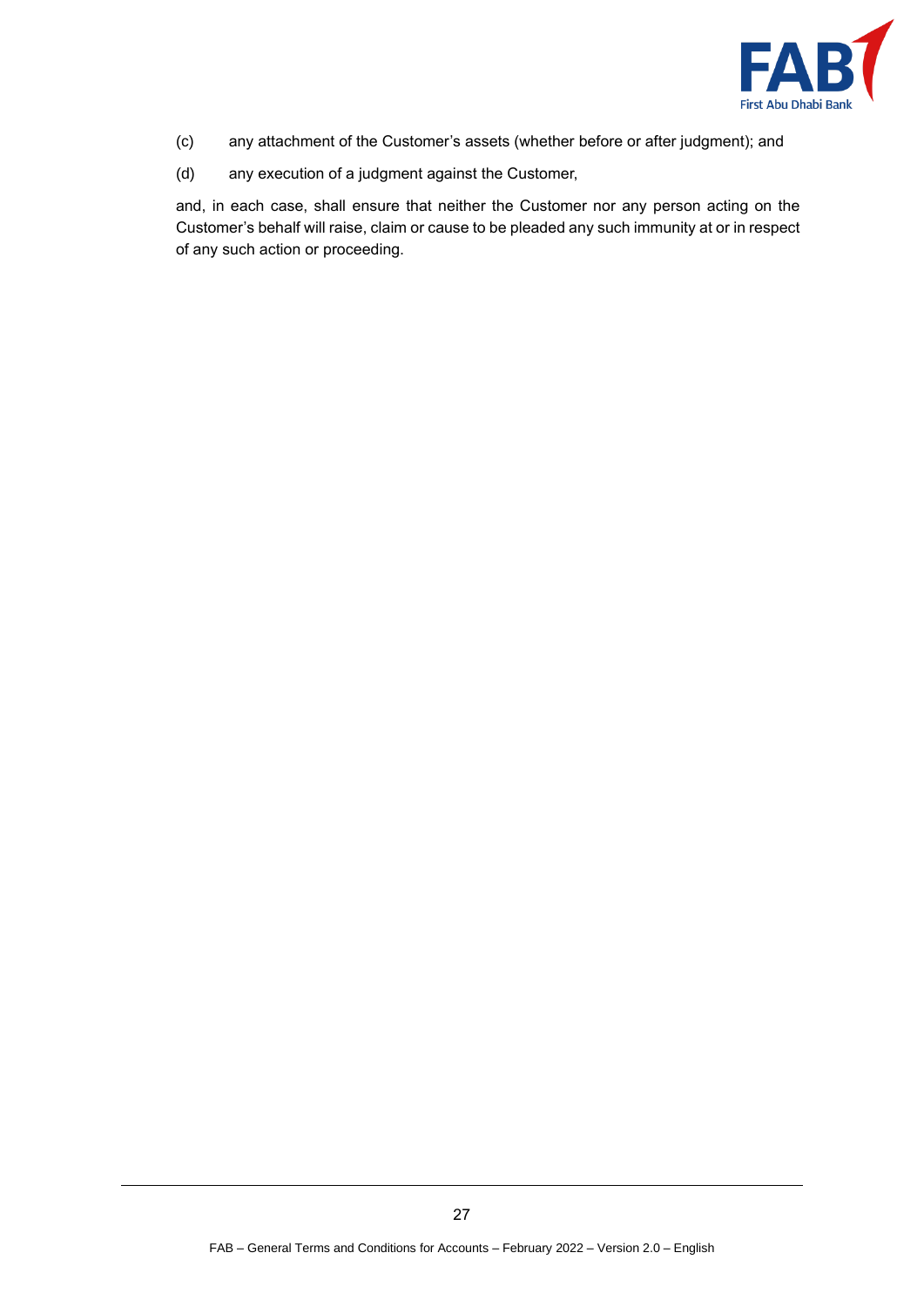

# **Glossary**

| Account:                               | Any type of account held by the Bank.                                                                                                                                                                                                                                                                                                                                            |                                                                                                                                                                                                                                                                                                                                                                                                      |
|----------------------------------------|----------------------------------------------------------------------------------------------------------------------------------------------------------------------------------------------------------------------------------------------------------------------------------------------------------------------------------------------------------------------------------|------------------------------------------------------------------------------------------------------------------------------------------------------------------------------------------------------------------------------------------------------------------------------------------------------------------------------------------------------------------------------------------------------|
| Authorised Signatory:                  | Any person authorised by the Customer (and approved by the Bank)<br>to open and/or operate an Account, request a Service, give<br>instructions or otherwise perform any of the obligations set out in<br>these General Conditions or any Specific Conditions, in each case,<br>on behalf of the Customer.                                                                        |                                                                                                                                                                                                                                                                                                                                                                                                      |
| <b>Business Day:</b>                   | Any working day in the UAE on which the Bank is open for business.                                                                                                                                                                                                                                                                                                               |                                                                                                                                                                                                                                                                                                                                                                                                      |
| Call Account:                          | An Account with the characteristics described in Clause 9 (Call<br>Account).                                                                                                                                                                                                                                                                                                     |                                                                                                                                                                                                                                                                                                                                                                                                      |
| Confidential Information:              | (a)                                                                                                                                                                                                                                                                                                                                                                              | All information relating to the Customer that is, as a matter of law or<br>contract, confidential in nature provided that notwithstanding<br>anything to the contrary in any other document, any information that:<br>is publicly available at the time it is provided or subsequently<br>becomes publicly available other than as a result of a breach<br>of a duty of confidentiality by the Bank; |
|                                        | (b)                                                                                                                                                                                                                                                                                                                                                                              | was known to the Bank (without an obligation of<br>confidentiality to the Customer) before its disclosure by the<br>Customer;                                                                                                                                                                                                                                                                        |
|                                        | (c)                                                                                                                                                                                                                                                                                                                                                                              | is independently developed by the Bank without recourse to<br>information disclosed to it by the Customer; or                                                                                                                                                                                                                                                                                        |
|                                        | (d)                                                                                                                                                                                                                                                                                                                                                                              | is rightfully obtained on a non-confidential basis from a<br>person other than the Customer, provided that the person is<br>not known by the Bank to be bound by an obligation of<br>confidentiality in relation to that information,                                                                                                                                                                |
|                                        | shall not be considered "Confidential Information" for the purposes<br>of these General Conditions and will therefore not be subject to any<br>duty of confidentiality.                                                                                                                                                                                                          |                                                                                                                                                                                                                                                                                                                                                                                                      |
| <b>Current Account:</b>                | An Account with the characteristics described in Clause 8 (Current<br>Account).                                                                                                                                                                                                                                                                                                  |                                                                                                                                                                                                                                                                                                                                                                                                      |
| Debit Card:                            | Any automated teller machine or debit card, or any other card<br>(excluding credit cards) which the Bank issues to the Customer to<br>facilitate electronic access to the Customer's Account.                                                                                                                                                                                    |                                                                                                                                                                                                                                                                                                                                                                                                      |
| Delegate:                              | Any agent, adviser, banker, broker, correspondent, dealer, nominee,<br>professional,<br>market<br>contractor,<br>vendor<br>(including<br>its<br>subcontractors), custodian or other third party that the Bank may<br>appoint to provide a Service, or facilitate the provision by the Bank<br>of a Service, to the Customer directly or indirectly, or to remain<br>competitive. |                                                                                                                                                                                                                                                                                                                                                                                                      |
| <b>Electronic Banking</b><br>Services: | Banking services made available over the telephone or a mobile<br>phone, through the Bank's websites or through mobile banking                                                                                                                                                                                                                                                   |                                                                                                                                                                                                                                                                                                                                                                                                      |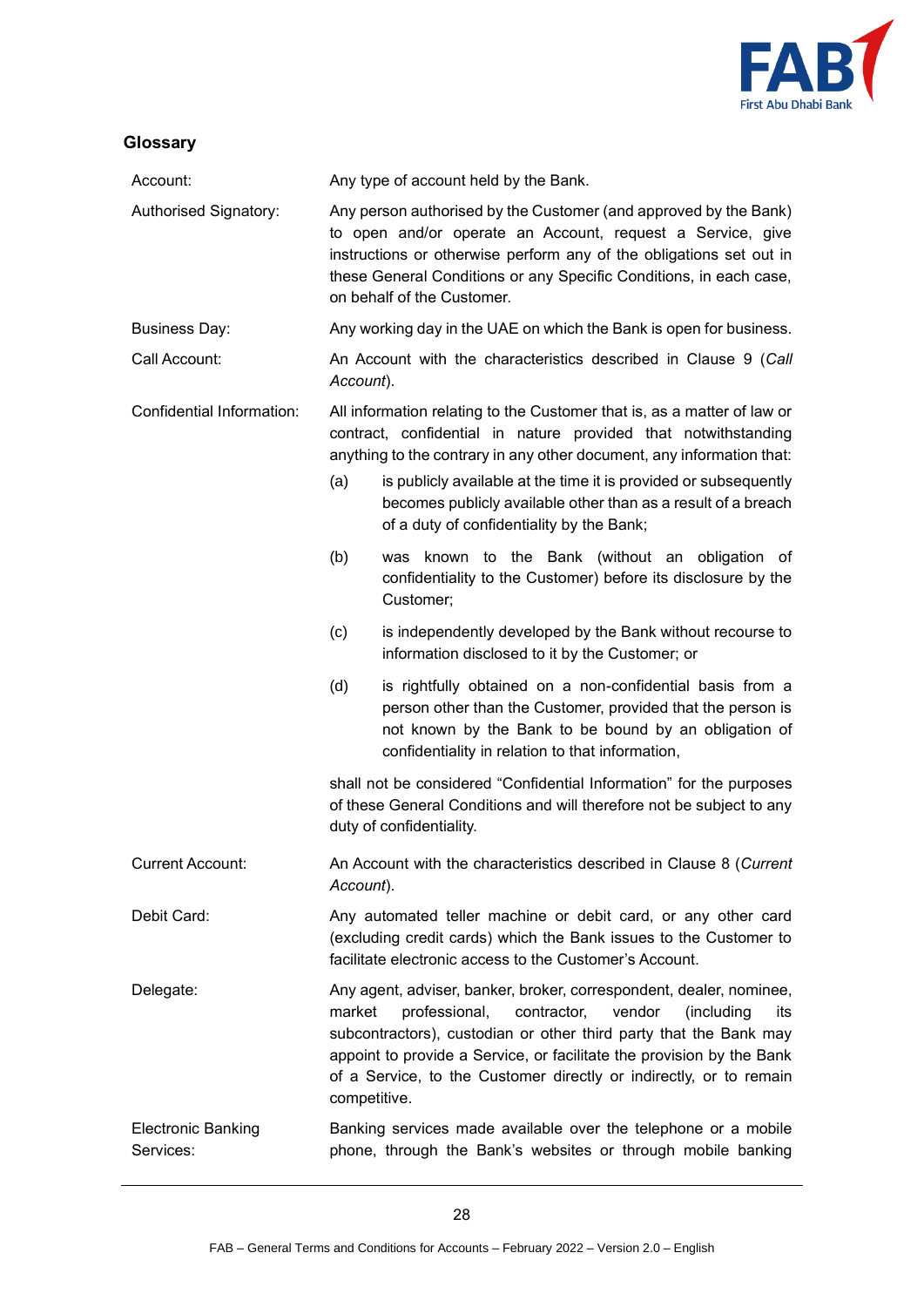

applications which allow the Customer to access certain Services offered by the Bank through electronic means.

Emirates Integrated Registries Company: The Emirates Integrated Registries Company established pursuant to UAE Federal Law No. (4) of 2020 or any successor.

Etihad Credit Bureau: Al Etihad Credit Bureau established pursuant to UAE Federal Law No. (6) of 2010 or any successor.

FAB Group: The Bank, its branches, any subsidiary or other person controlled by the Bank, or any person under common control with the Bank, in each case, whether directly or indirectly and whether inside or outside the UAE.

Joint Account: An Account held jointly in the name of either two or more natural persons or two or more legal persons as further described in Clause [7](#page-3-0) (*Joint Account*).

Liabilities: All present and future indebtedness, liabilities and obligations (including (without limitation) any obligations owed by the Customer in connection with Clause [27](#page-15-0) (*Rates, Fees and Costs*) and Clause [37](#page-22-0) (*Indemnity and Limitation of Liability*)) at any time owed by the Customer to the Bank or any other member of the FAB Group, both actual and contingent and whether incurred solely or jointly or as principal or surety or in any other capacity including all interest and charges incurred thereon.

Personal Data: Any information relating to an identified or identifiable natural person. For the purposes of this definition, an "identifiable natural person" is one who can be identified, directly or indirectly, in particular by reference to an identifier such as a name, an identification number, or to one or more factors specific to the biological, physical, biometric, genetic, mental, economic, cultural or social identity of that natural person

Privacy Statement: The Bank's privacy policy statement, as amended from time to time and which can be found [here [Privacy Policy | First Abu Dhabi Bank](https://www.bankfab.com/en-ae/privacy-policy)  (FAB) - [UAE \(bankfab.com\)\]](https://www.bankfab.com/en-ae/privacy-policy).

Request: Any standard application or request form (in any format and sent or received via any channel acceptable to the Bank) for opening an Account, subscribing to a particular Service or giving an instruction in the form prescribed by the Bank from time to time.

Safe Deposit Box Service: A service which allows the Customer to rent a safe deposit box in the Bank's vaults for the physical safe-keeping of the Customer's property.

# Savings Account: An Account with the characteristics described in Clause [10](#page-4-2) (*Savings Account*)

Schedule of Charges: The Bank's schedule of fees and charges or tariff board for Services as applicable from time to time and made available to the Customer.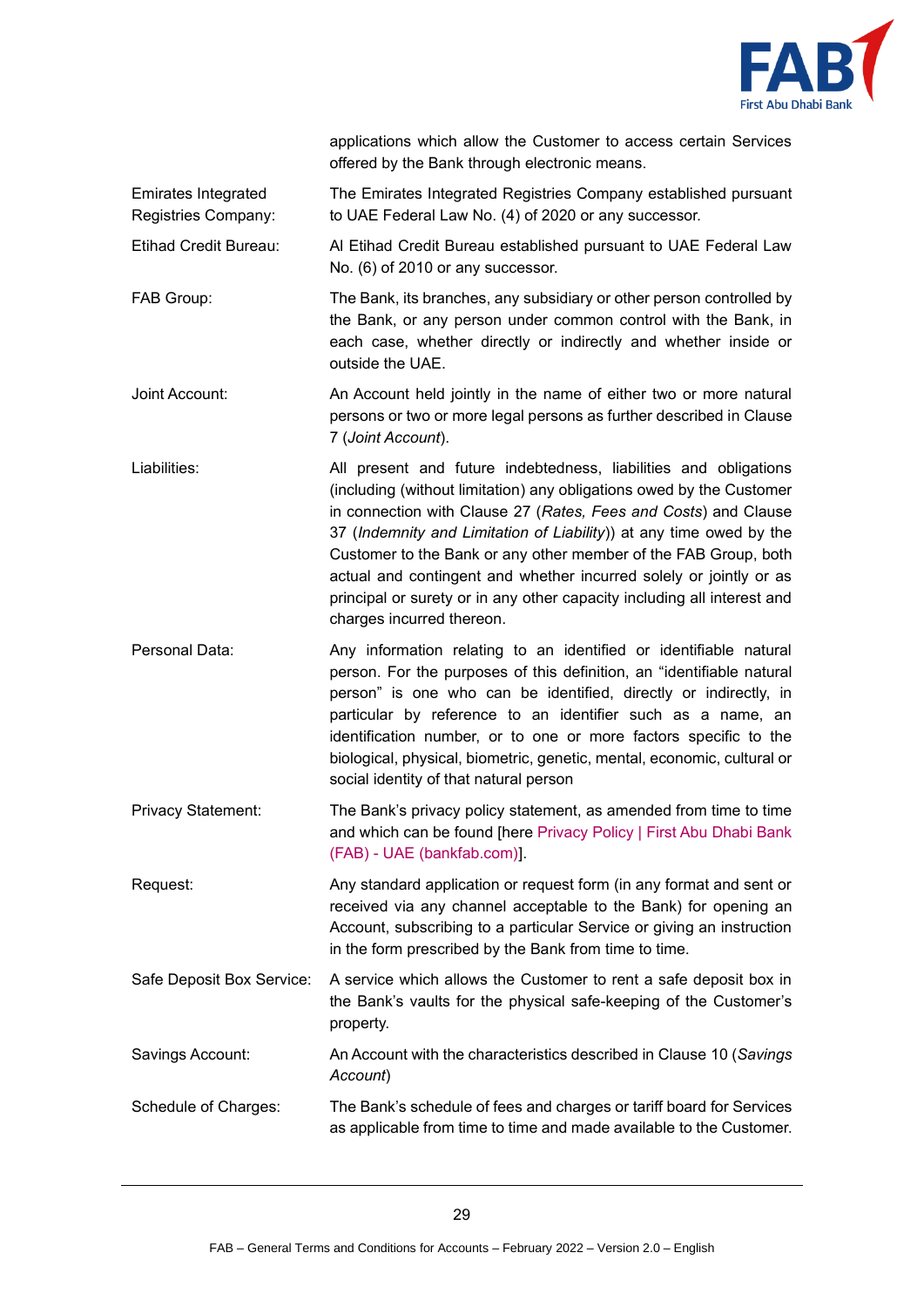

| Security Code:              | Any unique identification number (whether relating to an Account,<br>Debit Card or otherwise) password, security information, biometric<br>data, personal identification number or answer to a designated<br>security question, in each case, whether generated by the Bank or<br>selected by the Customer.                                                |  |
|-----------------------------|------------------------------------------------------------------------------------------------------------------------------------------------------------------------------------------------------------------------------------------------------------------------------------------------------------------------------------------------------------|--|
| Service:                    | Any product or other service offered by the Bank to the Customer at<br>any time.                                                                                                                                                                                                                                                                           |  |
| <b>Specific Conditions:</b> | Any terms and conditions governing a specific Service, which are<br>supplemental to these General Conditions, and which may be set<br>out in application forms, account mandates, advertisements,<br>notices, brochures, schedules, master agreements or such other<br>documents that the Bank may specify or otherwise make available<br>to the Customer. |  |
| Term Deposit Account:       | An Account with the characteristics described in Clause 11 (Term<br>Deposit Account).                                                                                                                                                                                                                                                                      |  |
| UAE:                        | The United Arab Emirates.                                                                                                                                                                                                                                                                                                                                  |  |
| Central Bank of the UAE:    | The Central Bank of the UAE organised under UAE Federal Law No.<br>(14) of 2018 Regarding the Central Bank & Organisation of Financial<br>Institutions and Activities, or any successor.                                                                                                                                                                   |  |

Unless a contrary indication appears, any reference in these General Conditions or any Specific Conditions to:

- (a) "**assets**" includes present and future properties, revenues and rights of every description;
- (b) the "**Bank**" or the "**Customer**" shall be construed so as to include their respective successors in title (including, without limitation, successors by merger or by operation of law), permitted assigns and permitted transferees;
- (c) a "**communication**" to be made or delivered in connection with a Service shall be construed so as to include an instruction, direction, notice, demand, document or other information to be made or delivered in connection with such a Service;
- (d) the "**Customer**" shall be construed so as to include the Customer's Authorised Signatories and, in circumstances where the relevant Account is a Joint Account, the "**Customer**" shall be construed as a reference to all Joint Account holders;
- (e) a "**document**" is a reference to the same as amended, varied, supplemented, replaced or restated in any manner from time to time, in each case as interpreted by the Bank;
- (f) a "**person**" includes any individual, firm, company, corporation, government, state or agency of a state or any association, joint venture, consortium, partnership, sole proprietor or other entity (whether or not having a separate legal personality);
- (g) a "**regulation**" includes any regulation, rule, official directive, requirement, standards or guideline (whether or not having the force of law) of any governmental, intergovernmental or supranational body, agency, department or of any regulatory, self-regulatory or other authority or organisation;